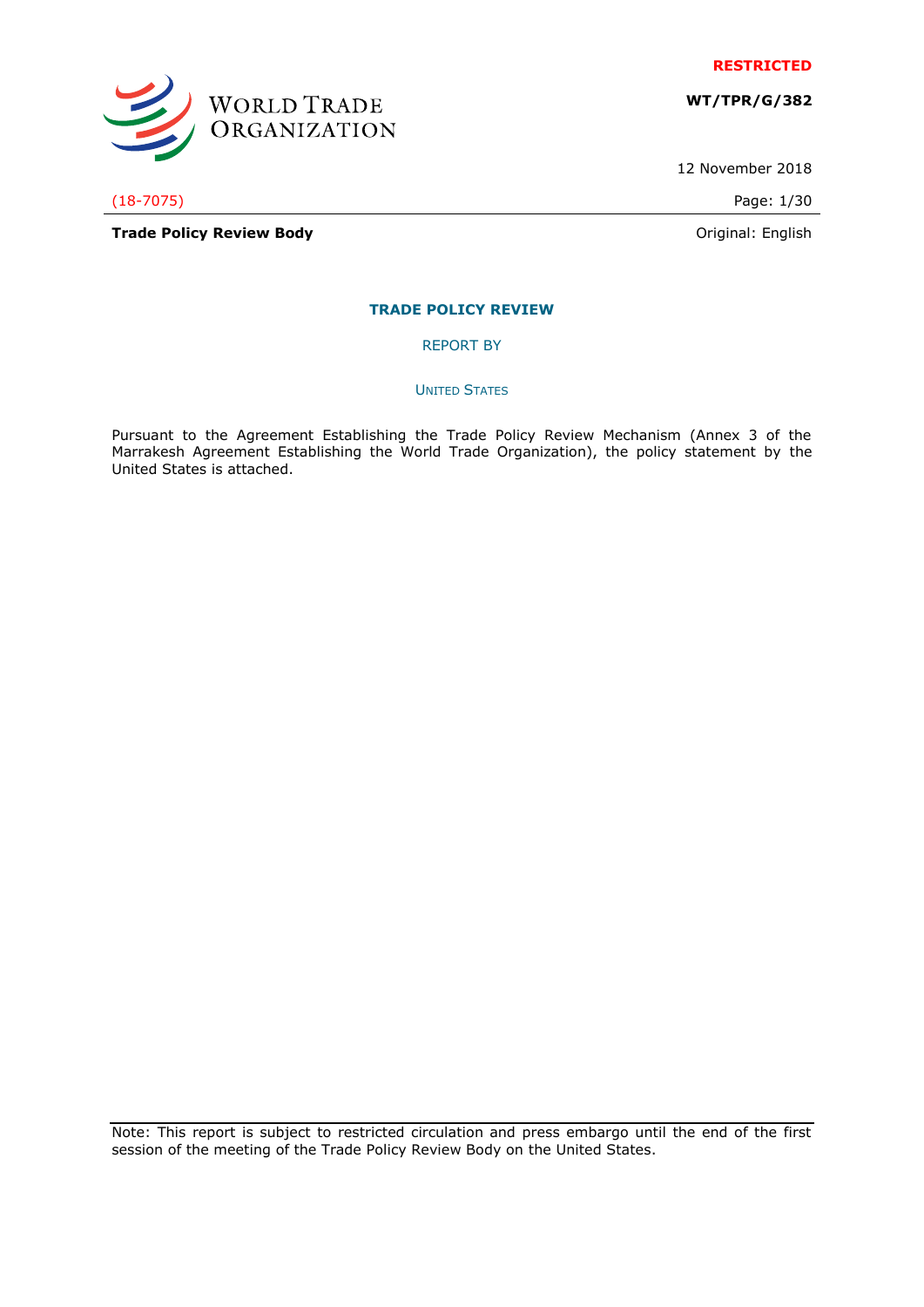# - 2 -

# **Contents**

| 1                                                                                             |  |                                                                                   |  |  |
|-----------------------------------------------------------------------------------------------|--|-----------------------------------------------------------------------------------|--|--|
| 2                                                                                             |  |                                                                                   |  |  |
| 2.1                                                                                           |  |                                                                                   |  |  |
| 2.2                                                                                           |  |                                                                                   |  |  |
| 2.3                                                                                           |  |                                                                                   |  |  |
| 2.4                                                                                           |  |                                                                                   |  |  |
| 2.5                                                                                           |  |                                                                                   |  |  |
| 2.6                                                                                           |  |                                                                                   |  |  |
| 2.7                                                                                           |  |                                                                                   |  |  |
| 2.8                                                                                           |  |                                                                                   |  |  |
| з                                                                                             |  | OPENNESS AND ACCOUNTABILITY: BUILDING SUPPORT FOR TRADE 7                         |  |  |
| 3.1                                                                                           |  |                                                                                   |  |  |
| 3.2                                                                                           |  |                                                                                   |  |  |
| 3.3                                                                                           |  |                                                                                   |  |  |
| 3.3.1                                                                                         |  | Tier I: President's Advisory Committee on Trade Policy and Negotiations  9        |  |  |
| 3.3.2                                                                                         |  |                                                                                   |  |  |
| 3.3.3                                                                                         |  |                                                                                   |  |  |
|                                                                                               |  |                                                                                   |  |  |
| State Point of Contact System and the Intergovernmental Policy Advisory Committee on<br>3.4.1 |  |                                                                                   |  |  |
|                                                                                               |  | 3.4.2 Meetings of State and Local Associations and Local Chambers of Commerce  10 |  |  |
|                                                                                               |  |                                                                                   |  |  |
|                                                                                               |  |                                                                                   |  |  |
| 4.1                                                                                           |  |                                                                                   |  |  |
| 4.2                                                                                           |  |                                                                                   |  |  |
| 4.3                                                                                           |  |                                                                                   |  |  |
|                                                                                               |  | 4.3.1 Central America and the Dominican Republic Free Trade Agreement  13         |  |  |
| 4.3.2                                                                                         |  |                                                                                   |  |  |
| 4.3.3                                                                                         |  |                                                                                   |  |  |
| 4.3.4                                                                                         |  |                                                                                   |  |  |
| 4.3.5                                                                                         |  |                                                                                   |  |  |
| 4.3.6                                                                                         |  |                                                                                   |  |  |
| 4.3.7                                                                                         |  |                                                                                   |  |  |
| 4.3.8                                                                                         |  |                                                                                   |  |  |
| 4.3.9                                                                                         |  |                                                                                   |  |  |
| 4.3.10                                                                                        |  |                                                                                   |  |  |
| 4.3.11                                                                                        |  |                                                                                   |  |  |
| 4.3.12                                                                                        |  |                                                                                   |  |  |
| 4.3.13                                                                                        |  |                                                                                   |  |  |
| 4.3.14                                                                                        |  |                                                                                   |  |  |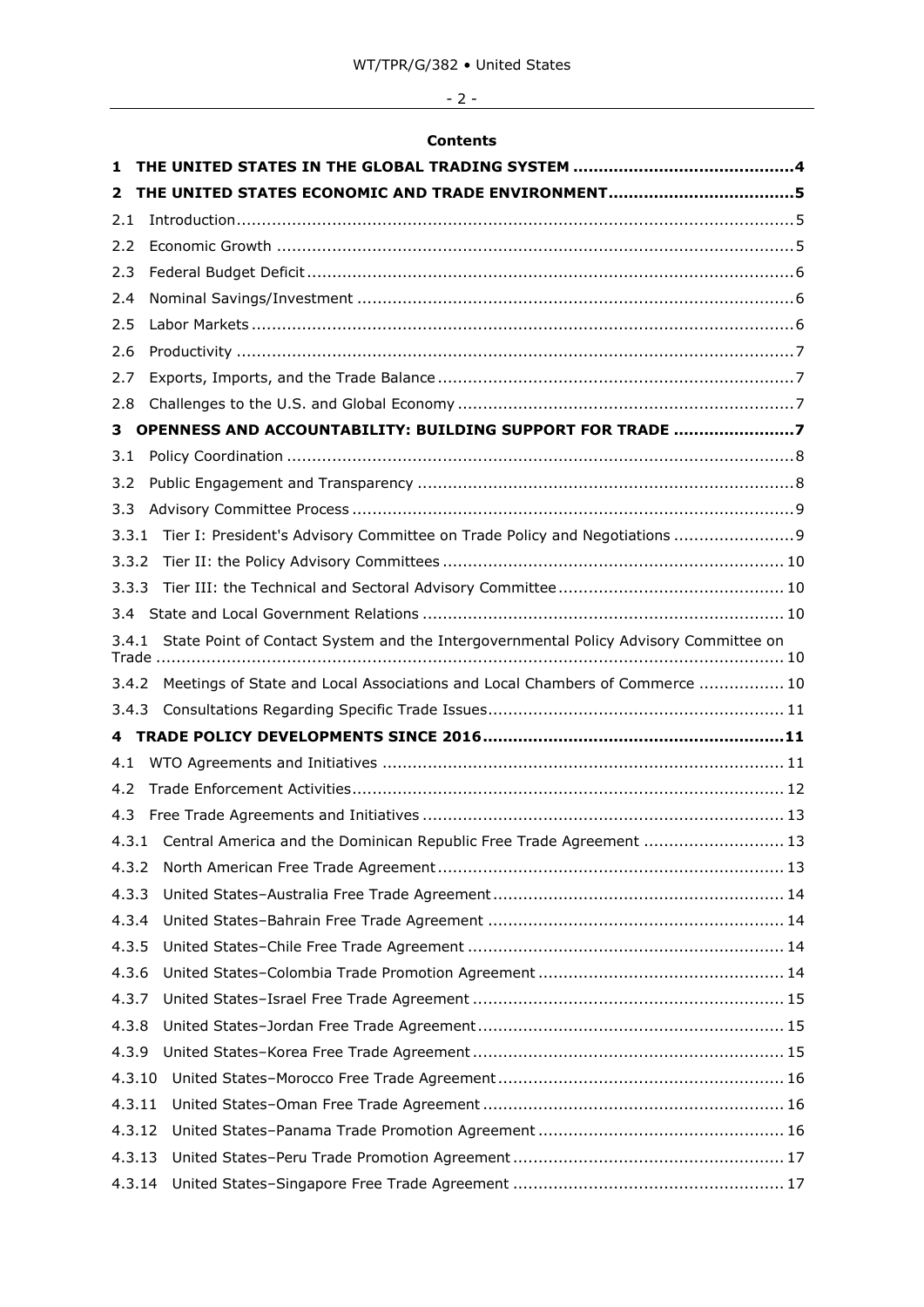# $-3-$

| 7      |                                                               |  |
|--------|---------------------------------------------------------------|--|
| 6      |                                                               |  |
| 5.4    |                                                               |  |
| 5.3    |                                                               |  |
| 5.2    |                                                               |  |
| 5.1    |                                                               |  |
| 5.     |                                                               |  |
| 4.5.2  |                                                               |  |
| 4.5.1  |                                                               |  |
| 4.5    |                                                               |  |
| 4.4.10 |                                                               |  |
| 4.4.9  |                                                               |  |
| 4.4.8  |                                                               |  |
| 4.4.7  |                                                               |  |
| 4.4.6  |                                                               |  |
| 4.4.5  |                                                               |  |
| 4.4.4  |                                                               |  |
| 4.4.3  | The U.S.-ASEAN Trade and Investment Framework Arrangement  18 |  |
| 4.4.2  |                                                               |  |
| 4.4.1  |                                                               |  |
| 4.4    |                                                               |  |
|        |                                                               |  |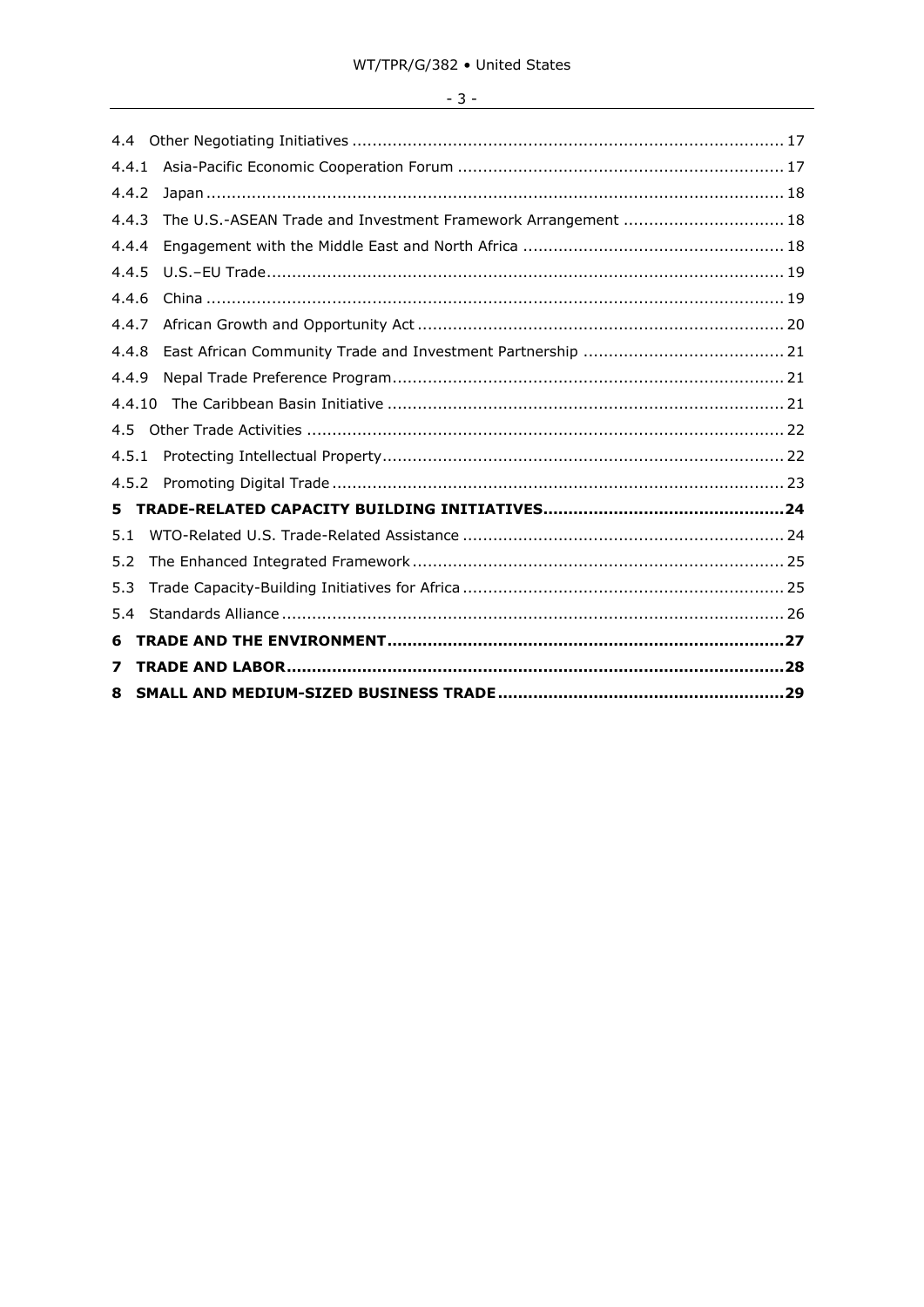#### <span id="page-3-0"></span>**1 THE UNITED STATES IN THE GLOBAL TRADING SYSTEM**

1.1. As the United States Government undergoes its fourteenth Trade Policy Review—more than any other World Trade Organization (WTO) Member—the United States is committed to reforming the global trading system in ways that lead to fairer outcomes for U.S. workers and businesses, and more efficient markets for countries around the world. U.S. trade policy is driven by a pragmatic determination to use the leverage available to the world's largest economy to secure these objectives. Our trade policy is steadfastly focused on the national interest, including retaining and using U.S. sovereign power to act in defense of that interest.

1.2. U.S. trade policy rests on five major pillars: supporting U.S. national security, strengthening the U.S. economy, negotiating better trade deals, aggressive enforcement of U.S. trade laws, and reforming the multilateral trading system.

#### **Supporting U.S. National Security**

1.3. In December 2017, the Administration issued a new National Security Strategy for the United States. The document states that, "A strong economy protects the American people, supports our way of life, and sustains American power." It also makes clear that the United States will not turn a blind eye to violations, cheating, or economic aggression. U.S. trade policy will fulfill these goals by using all possible tools to preserve our national sovereignty and strengthen the U.S. economy.

# **Strengthening the U.S. Economy**

1.4. In 2017, the President signed a new tax bill designed to make U.S. companies and workers more competitive with the rest of the world. The Administration also began a determined effort to eliminate wasteful and unnecessary regulations that hamper business. These and other efforts to strengthen the U.S. economy will make it easier for U.S. companies to succeed in global markets.

#### **Negotiating Better Trade Deals**

1.5. For too long, the rules of global trade have been tilted against U.S. workers and businesses. The United States has demonstrated that it will alter—or terminate—old trade deals that are not in the U.S. national interest. In 2018, the United States completed a comprehensive renegotiation of the North American Free Trade Agreement (NAFTA) and improved the U.S.–Korea Free Trade Agreement to rebalance trade and address implementation concerns. Furthermore, with roughly 80% of the world's economy and 95% of the world's population living outside the United States, the United States is committed to opening foreign markets and is actively pursuing new and better trade deals with potential partners around the world.

#### **Aggressive Enforcement of U.S. Trade Laws**

1.6. Free and fair trade benefits both the United States and the rest of the world by providing more affordable goods and services, raising living standards, fuelling economic growth, and supporting good jobs. Reducing barriers to trade offers greater product variety, enhances product quality, increases innovation, and raises productivity. In addition, the United States strongly believes that all countries would benefit from adopting policies that promote true market competition. Unfortunately, history shows that not all countries will do so voluntarily. Non-market policies and practices and unfair trade practices, including dumping, discriminatory non-tariff barriers, forced technology transfers, excess capacity, industrial subsidies, and other forms of support by governments and related entities distort markets and damage U.S. workers and businesses.

1.7. The United States has an aggressive trade enforcement agenda designed to prevent countries from benefitting from unfair trade practices. The United States will use all tools available—including unilateral action where necessary—to support this effort. More broadly, robust trade enforcement across the spectrum of goods and services remains a central pillar of U.S. trade policy. Vigorous work by the Office of the U.S. Trade Representative (USTR) and sister U.S. agencies, including the Departments of Agriculture, Commerce, Labor, State, Treasury, and others, helps ensure that trade agreements yield the maximum benefits in terms of ensuring market access for Americans, and creating a fair, open, and predictable trading environment. Ensuring full implementation of U.S. trade agreements remains one of the United States' strategic priorities.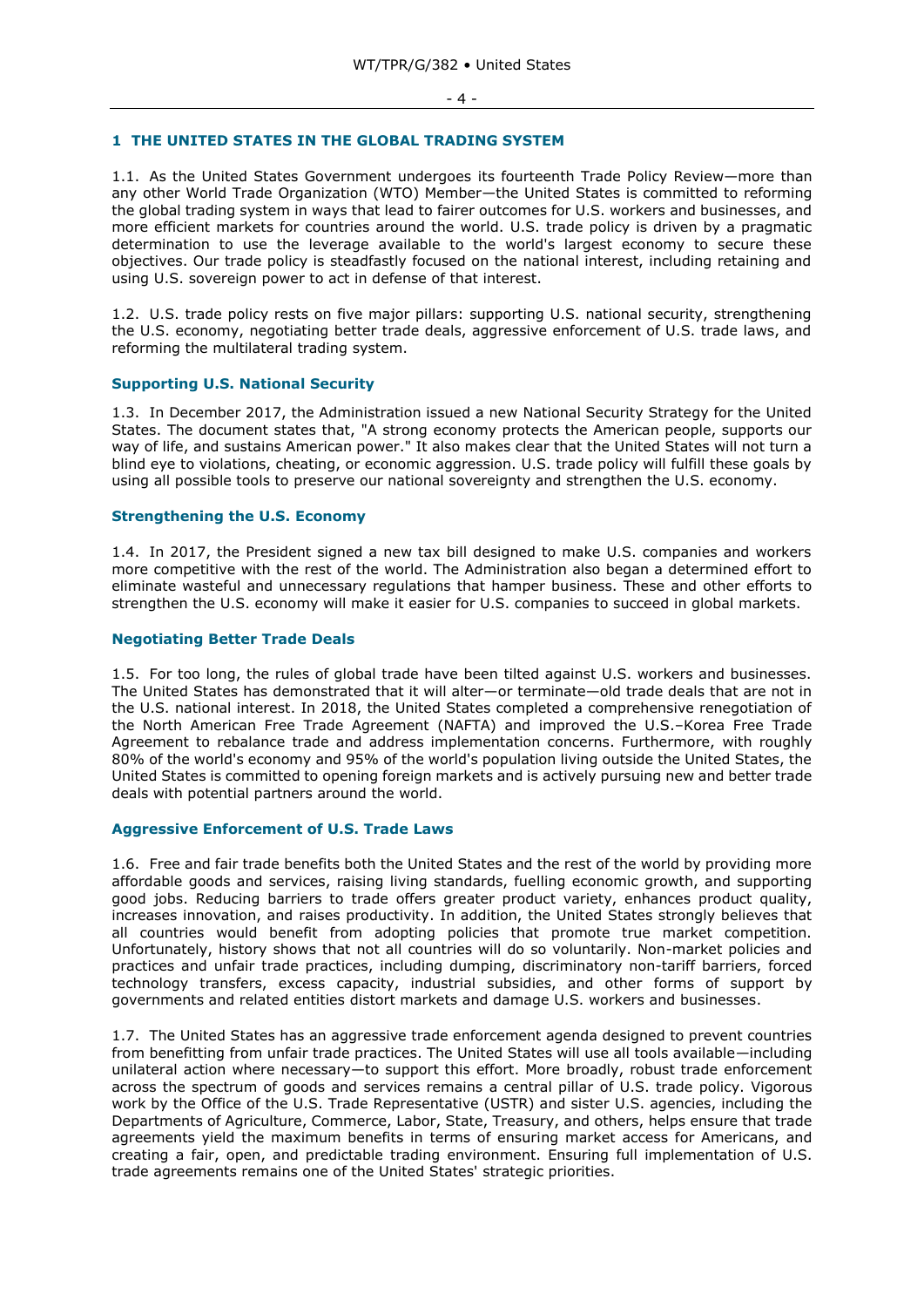#### **Reforming the Multilateral Trading System**

1.8. The United States wants to help build a better multilateral trading system and will remain active in the WTO. At the same time, the United States recognizes that the WTO has not always worked as expected. Instead of serving as a negotiating forum where Members can develop new and better rules, the ability of Members to negotiate has become increasingly frustrated by an overactive dispute settlement system in which activist "judges" impose their own policy preferences and institutional preferences on Members. Instead of constraining market distorting countries, the WTO has in some cases given them an unfair advantage over the United States and other market-based economies. Instead of promoting more efficient markets, the WTO has been used by some Members as a bulwark in defense of market access barriers, dumping, subsidies, and other market distorting practices. The United States has been drawing the attention of WTO Members to instances where the WTO Appellate Body has disregarded the explicit rules agreed by Members in the WTO Dispute Settlement Understanding. The United States will not allow any multilateral organization to prevent us from taking actions that are essential to the economic well-being of the American people.

1.9. At the same time, as the United States demonstrated at the WTO's Eleventh Ministerial Conference, we remain eager to work with like-minded countries to build a global economic system that will lead to higher living standards here and around the world. The United States submitted a proposal in the November 2017 meeting of the General Council to improve compliance with WTO notification requirements and is working with other Members to further develop the proposal. The United States is also interested in working with other Members on improving the functioning of the regular committees of the WTO. In an effort to improve the negotiating arm of the WTO, the United States is encouraging a discussion on development status in the WTO to ensure that a larger proportion of WTO Members will undertake substantive obligations under future WTO agreements.

#### <span id="page-4-0"></span>**2 THE UNITED STATES ECONOMIC AND TRADE ENVIRONMENT**

#### <span id="page-4-1"></span>**2.1 Introduction**

2.1. The United States maintains one of the world's most open trade regimes, with the U.S. simple average MFN tariff at 3.4% in 2017 on a bound basis under the WTO. When GSP and other tariff preferences are taken into account, the U.S. trade-weighted average tariff is 1.4% on an applied basis. By comparison, simple average applied tariffs in our top five trading partners range from 4.0% to 9.8% and trade-weighted average tariffs range from 2.5% to 5.2%. In 2017, nearly 70% of all U.S. imports (including under preference programs) entered the United States duty free. The United States also has among the lowest non-tariff barriers of any country in the world. U.S. service markets are open to foreign providers with limited exceptions, and U.S. regulatory processes are transparent, accessible, and open to public input.

# <span id="page-4-2"></span>**2.2 Economic Growth**

2.2. During the period under review, the United States' economy continued to grow. This marked the 9th consecutive year of GDP growth – this expansion will be the longest on record if it continues into the second half of 2019. U.S. real gross domestic product (GDP) increased by 1.6% in 2016 and 2.2% in 2017. For the first half of 2018, real GDP is up 2.7%, on an annual basis, and up 4.2% in the second quarter of 2018 (highest since  $3<sup>rd</sup>$  quarter 2014 (up 4.9%)). The increase in growth in the first half of 2018 is based on several factors: higher consumer spending (resulting from robust job gains, rising after-tax incomes, and greater consumer confidence), strong business investment, and strong growth in exports and manufacturing output (due to good economic performance in the rest of the world). The Administration is projecting real GDP growth of 3.1% for 2018, and 3.2% and 3.1% for 2019 and 2020, respectively. Since the end of the recession in the 2<sup>nd</sup> quarter of 2009 through the  $2^{nd}$  quarter of 2018, U.S. GDP has increased at an annual rate of 2.3%.

2.3. The primary contributor to growth since 2016 has been consumer spending. Personal consumption expenditures, which account for nearly 70% of U.S. GDP (68.4% in 2017), increased 2.7% in 2016, 2.5% in 2017, and 2.5%, on an annual basis, for the first half of 2018 (with a 4.2% growth in the  $2<sup>nd</sup>$  quarter of 2018). Consumer spending has contributed roughly 72% of the increase in U.S. real GDP since the end of the recession. Business fixed investment increased 0.5% in 2016 and 5.3% in 2017, and increased 6.7%, on an annual basis, for the first half of 2018. U.S. real exports of goods and services decreased 0.1% in 2016, but have grown since, up 3.0% in 2017,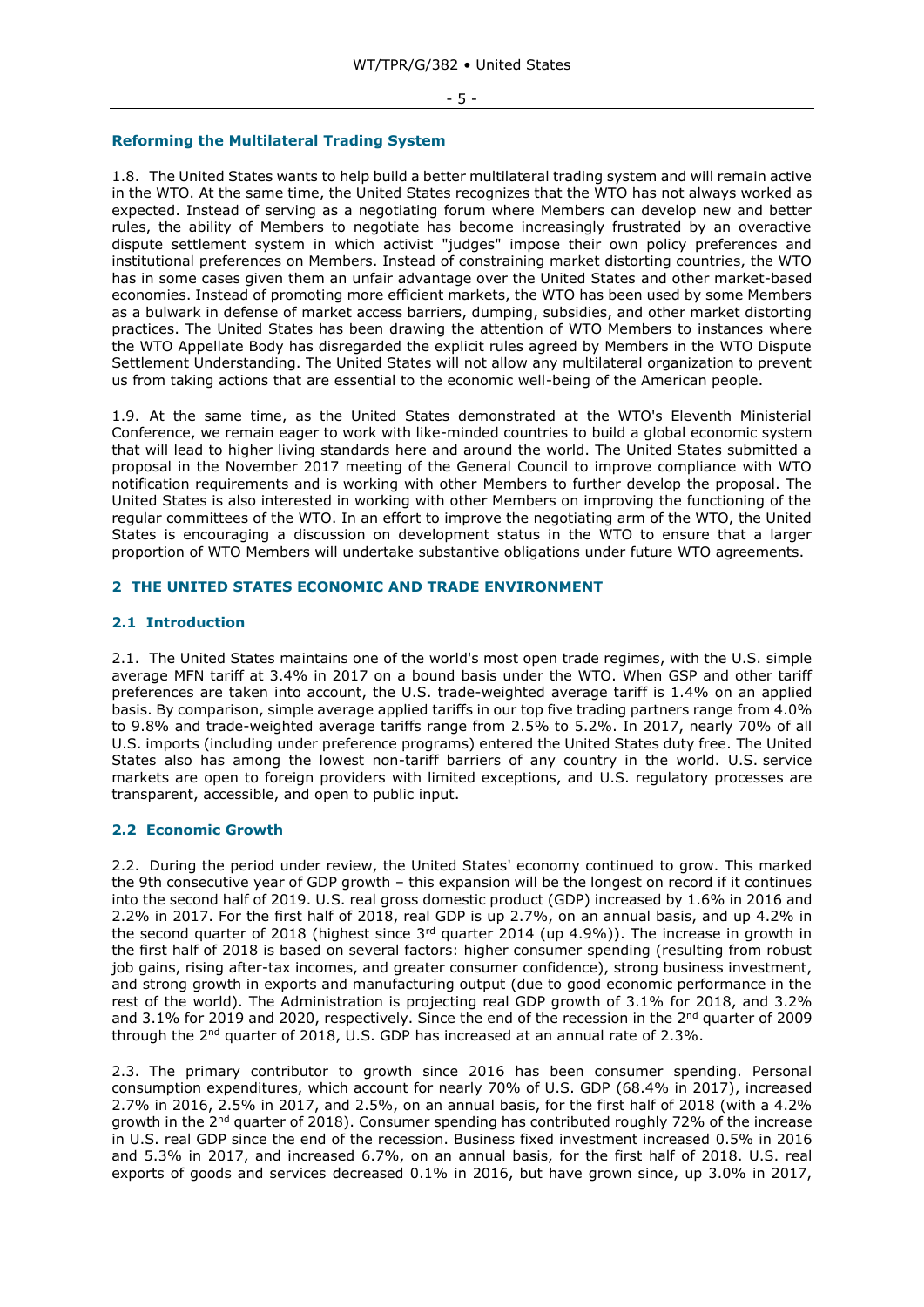and 5.0% for the first half of 2018). Real imports increased by 1.9% in 2016 and 4.6% in 2017, and have increased by 4.7% so far in 2018. U.S. government expenditures increased 1.4% in 2016, but decreased 0.1% in 2017, before increasing 1.0% through the first half of 2018.

# <span id="page-5-0"></span>**2.3 Federal Budget Deficit**

2.4. The Federal budget deficit has increased over the period under review in both absolute terms and relative to GDP. The budget deficit increased from US\$438.5 billion (2.4% of GDP) in fiscal year 2013 to US\$584.7 billion (3.2% of GDP) in fiscal year 2016, and to US\$665.4 billion (3.5% of GDP) in fiscal year 2017. The federal deficit in fiscal year 2017, at 3.5% of GDP, was still slightly over one-third of the 9.8% of GDP deficit recorded in 2009 during the depth of the recession. According to the U.S. Office of Management and Budget mid-session review of the FY2019 budget, the federal budget deficit is projected to increase to US\$890 billion (4.4% of GDP) in FY2018, and peak at US\$1.1 trillion (5.1% of GDP) in FY2019. The deficit is estimated to decline thereafter to US\$458 billion (1.4% of GDP) in FY2028. The debt-to-GDP ratio is projected to increase from 78.5% in 2018 to 82.7% in 2022 before declining to 73.8% in 2028.

#### <span id="page-5-1"></span>**2.4 Nominal Savings/Investment**

2.5. U.S. gross savings as a percentage of gross national income slightly declined from 19.6% (US\$3.66 trillion) in 2015 to 18.3% (US\$3.48 trillion) in 2016 before increasing to 18.5% (US\$3.68 trillion) in 2017 and 18.7% (US\$3.88 trillion) in the second quarter of 2018 (on an annual rate). Although there was a slight increase in gross savings of US\$17 billion between 2015 and 2017, this was due to an increase in business savings of US\$165 billion, being offset by an increase in government dissaving of US\$143 billion. Household and institution savings declined slightly by US\$5 billion, as the personal savings rate stayed steady at 6.7% in both 2016 and 2017 (down from 7.6% in 2015, but up from a low of 3.2% in 2005). U.S. gross investment increased by US\$178 billion between 2015 and 2017 to US\$4.0 trillion.

#### <span id="page-5-2"></span>**2.5 Labor Markets**

2.6. U.S. employment continued to increase during the period under review, up 6.2 million net jobs between December 2015 and August 2018 (up 2.3 million between December 2015 and December 2016, up 2.2 million between December 2016 and December 2017, and up 1.7 million between December 2017 and August 2018). The pace of net job growth for the first eight months of 2018 (207,000) remains higher than the average monthly pace in both 2016 (195,000) and 2017 (182,000). U.S. employment has increased for 95 consecutive months from February 2010 through August 2018 (19.6 million), and private employment has increased for 102 consecutive months (up 19.7 million). Manufacturing employment has also increased, up 1.3 million since February 2010, and accounted for one in 10.6 U.S. non-farm jobs in 2017 and one in 10.4 jobs thus far in 2018. Service-providing industries (including government) employed 86% of all U.S. non-farm workers in 2017, and services jobs are up nearly 17.0 million since February 2010.

2.7. With the improvement in U.S. employment during the period under review, the unemployment rate has also declined, dropping from a high of 10.0% in October 2009 to 3.9% in August 2018 (3.7% in September). The unemployment rate has been at 5.0% or below for the past 36 months and is well below its pre-recession average of 5.3%. August 2018 marked the fourth time this year that the monthly unemployment rate has been below 4.0%. Prior to this year, unemployment was below 4.0% only five times since 1970. Since December 2015, the unemployment rate has declined by 1.1 percentage points.

2.8. The labor market continues to improve. Labor force participation has remained constant at 62.7%, the same rate as in December 2015, though down from the 67.3% peak rate in April 2000. Labor compensation has been increasing. Nominal hourly earnings for all private sector workers are up 2.9% over the past 12 months ending in August 2018, the largest nominal 12 month increase in average hourly earnings since 2009. Real hourly earnings were up 0.2% over the past year. Real median household income in the United States increased 1.8% in 2016 to US\$61,372, the third consecutive annual increase, and surpassed the series high of US\$58,655 in 1999.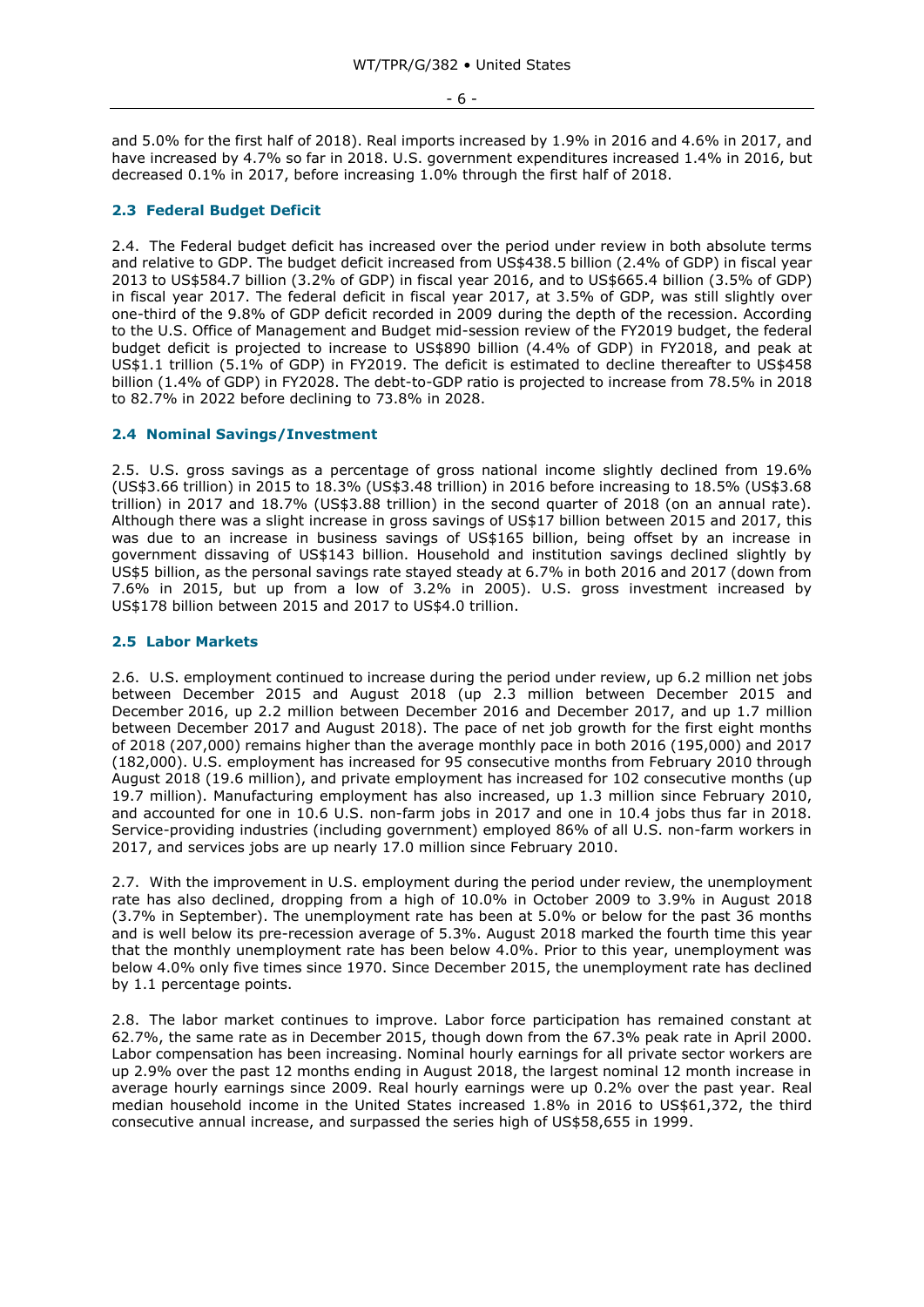#### <span id="page-6-0"></span>**2.6 Productivity**

2.9. Labor productivity, as measured by output per hour worked, has improved in recent years, picking up from the 0.6% average pace from 2011 to 2016. Productivity grew by 1.9% between  $4<sup>th</sup>$ quarter 2015 and 4th quarter 2017 (up 1.0% in both 2016 and 2017)). Productivity increased sharply in the  $2<sup>nd</sup>$  quarter 2018 by 2.9% at an annualized rate. With the tight labor market, firms are increasingly turning to capital investment to continue growth, which should support higher productivity growth.

# <span id="page-6-1"></span>**2.7 Exports, Imports, and the Trade Balance**

2.10. Nominal U.S. exports of goods and services (on a balance of payments basis) decreased by 2.2% between 2015 and 2016 (the 2nd consecutive annual decline), then increased by 6.1% in 2017. Thus far in 2018 through July, U.S. exports were up 8.6%. Similar to exports, nominal U.S. imports of goods and services declined in 2016 (by 2.2%), and increased in 2017 (up 6.1%) and thus far in 2018 (up 8.3%). The increase in U.S. trade can be attributed, in part, to stronger economic growth at home and abroad. The stronger dollar in 2018 (up 6% this year) provided some tailwinds on imports and headwinds on exports. As a share of nominal GDP, U.S. goods and services exports was roughly 12% during the period under review, while imports were roughly 15%.

2.11. The United States was the recipient of 18.7% of goods and services exports from the rest of the world (excluding intra-European Union (EU) exports) in 2017. The United States supplied 15.1% of goods and services imports to the rest of the world (excluding intra-EU imports).

2.12. During the period of review, the U.S. goods and services trade deficit with other countries (on a national income and product accounts basis) increased by 10.9% from US\$521 billion in 2015 (2.9% of U.S. GDP) to US\$578 billion in 2017 (nearly 3.0% of U.S. GDP). The U.S. deficit in 2017 was significantly down from its all-time high of US\$771 billion, or 5.6% of GDP, in 2006. The deficit was even lower in the second quarter 2018 at US\$552 billion (2.7% of GDP) on an annual rate.

# <span id="page-6-2"></span>**2.8 Challenges to the U.S. and Global Economy**

2.13. The U.S. economy has been strong during the period under review, with accelerating growth, low unemployment, and inflation at a sustainable rate. However, growth outside the United States has generally disappointed in 2018: other major advanced economies have seen output growth step down from its 2017 level, while several emerging market economies have come under pressure as rebounding commodity prices, rising U.S. interest rates, and shifts in investor sentiment have interacted with pre-existing weaknesses and led to episodes of financial volatility. Though there are not yet signs that these financial pressures in key emerging markets are leading to broader contagion, a sharp tightening of financial conditions across emerging markets could be a significant drag on global activity and weigh on U.S. growth.

2.14. The global economy also remains marked by very large trade and current account imbalances, in part due to persistent trade and investment barriers across many economies. These barriers inhibit the efficient allocation of capital across the global economy and prevent trade from expanding in a way that is fair and reciprocal. Growth across the global economy and in the United States could be stronger and more balanced if these trade and investment barriers were dismantled, and if domestic demand became the sustained engine of expansion for key economies that have maintained large trade surpluses.

#### <span id="page-6-3"></span>**3 OPENNESS AND ACCOUNTABILITY: BUILDING SUPPORT FOR TRADE**

3.1. Support for the United States' active trade agenda – including for actions under domestic trade law, legislation, bilateral and regional trade agreements, as well as U.S. participation in the WTO has been built through constant coordination with Congress and extensive outreach to U.S. industry leaders, entrepreneurs, farmers, ranchers, small business owners, workers, state and local government officials, as well as advocates for labor rights, environmental protection, and public health, among others. The United States views consultation with those interested in and affected by trade and investment issues as an important part of any government's responsibility. Consultation and engagement is vital to ensuring that trade policy reflects American interests and American values. Advice from such stakeholders is both a critical and integral part of the trade policy process.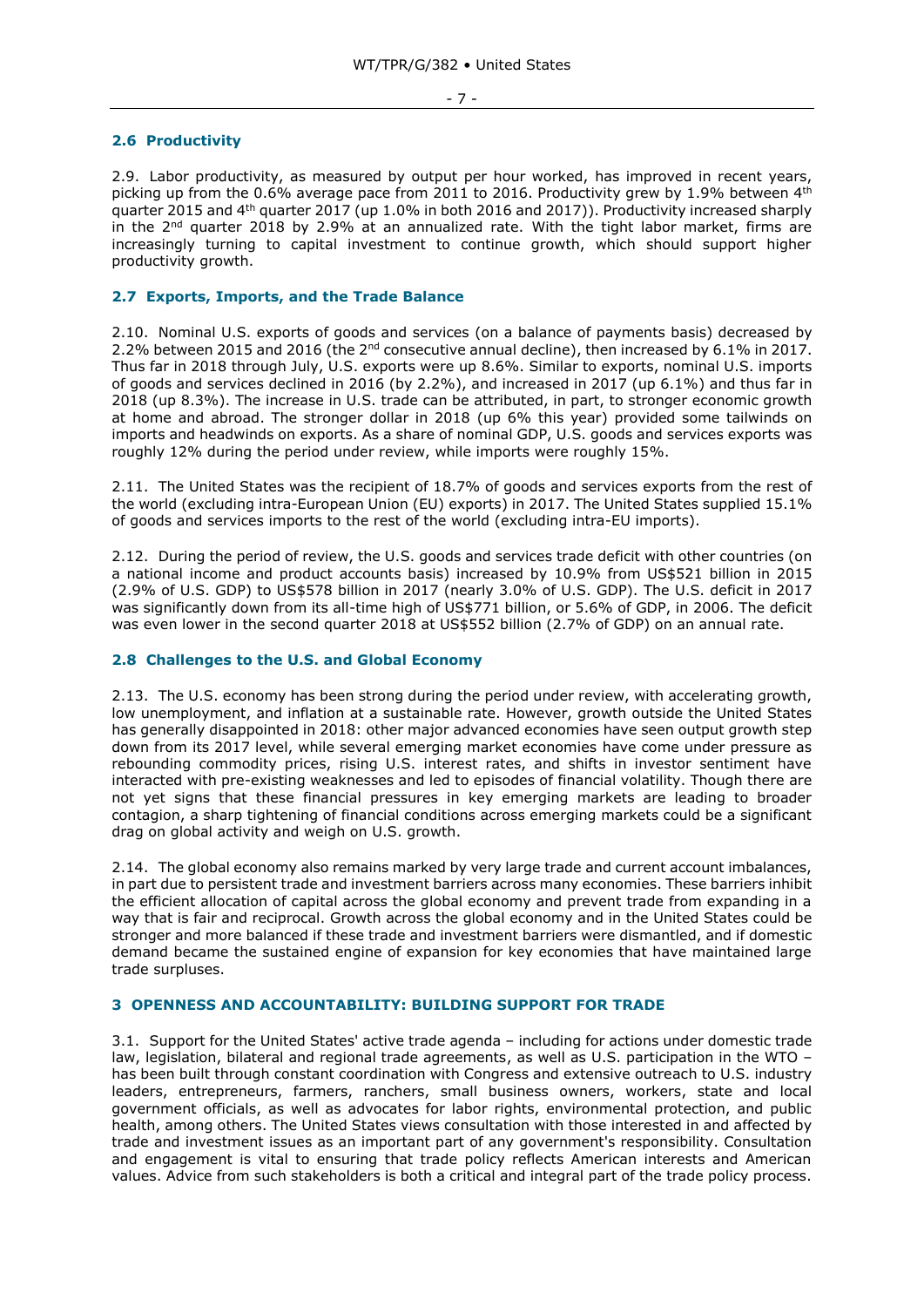- 8 -

3.2. Reflecting Congressional direction, and to draw advice from the widest array of stakeholders, including business, labor, agriculture, civil society, and the general public, USTR has broadened opportunities for public input and worked to ensure transparency of trade policy through various initiatives. USTR works to ensure that timely trade information is available to the public and disseminated widely to stakeholders, and to offer opportunities for public comment on trade issues and for interaction with negotiators during trade negotiations. In addition to public outreach, USTR is responsible for administering the statutory Advisory Committee system, created by the U.S. Congress under the Trade Act of 1974, as amended, as well as facilitating formal consultations with State and local Governments regarding the President's trade priorities and the status of current trade negotiations which may impact them or touch upon state and local government policies.

# <span id="page-7-0"></span>**3.1 Policy Coordination**

3.3. USTR has primary responsibility, with the advice of the interagency trade policy organization, for developing and coordinating the implementation of U.S. trade policy, including on commodity matters (for example, coffee and rubber) and, to the extent they are related to trade, direct investment matters. Under the Trade Expansion Act of 1962, the U.S. Congress established an interagency trade policy mechanism to assist with the implementation of these responsibilities. This organization, as it has evolved, consists of three tiers of committees that constitute the principal mechanism for developing and coordinating U.S. Government positions on international trade and trade-related investment issues.

3.4. The Trade Policy Review Group (TPRG) and the Trade Policy Staff Committee (TPSC), both administered and chaired by USTR, are the subcabinet interagency trade policy coordination groups that are central to this process. The TPSC is the first-line operating group, with representation at the senior civil servant level. Supporting the TPSC are more than 100 subcommittees responsible for specialized issues. The TPSC regularly seeks advice from the public on its policy decisions and negotiations through *Federal Register* Notices and public hearings. During the reporting period, the TPSC held public hearings regarding the China 301 Investigation (October 2017; May 2018), Special 301 Review (February 2017; February 2018), the EU Beef 301 Investigation (February 2017), the Generalized System of Preferences (GSP) product, country and out-of-cycle reviews (October 2016; January 2017; February 2017; July 2017; September 2017; June 2018), the African Growth and Opportunity Act (AGOA) country and out-of-cycle reviews (August 2016; July 2017; August 2017), two Section 201 investigations (December 2017; January 2018), the negotiation of the United States-Mexico-Canada Agreement (June 2017), China's compliance with its WTO Commitments (September 2016; October 2017), and Russia's implementation of its WTO Commitments (October 2016; October 2017).

3.5. Through the interagency process, USTR requests input and analysis from members of the appropriate TPSC subcommittee or task force. This group then presents its conclusions and recommendations to the full TPSC and serves as the basis for reaching interagency consensus. On average, the TPSC considers over 250 policy papers and negotiating documents, and holds over 50 TPSC meetings annually. In cases where the TPSC does not reach agreement on a topic, or if the issue under consideration involves particularly significant policy questions, the TPSC refers the issue to the TPRG (whose membership is at the Deputy USTR/Under Secretary level) or to Cabinet Principals.

3.6. The member agencies of the TPSC and the TPRG are the U.S. Departments of Commerce, Agriculture, State, Treasury, Labor, Justice, Defense, Interior, Transportation, Energy, Health and Human Services, and Homeland Security; the Environmental Protection Agency; the Office of Management and Budget; the Council of Economic Advisers; the Council on Environmental Quality; the U.S. Agency for International Development; the Small Business Administration; the National Economic Council, and the National Security Council as well as USTR itself. The U.S. International Trade Commission is a non-voting member of the TPSC and an observer at TPRG meetings. Representatives of other agencies also may be invited to attend meetings depending on the specific issues discussed.

# <span id="page-7-1"></span>**3.2 Public Engagement and Transparency**

3.7. USTR works to provide extensive opportunities for public input and works to ensure the transparency of trade policy.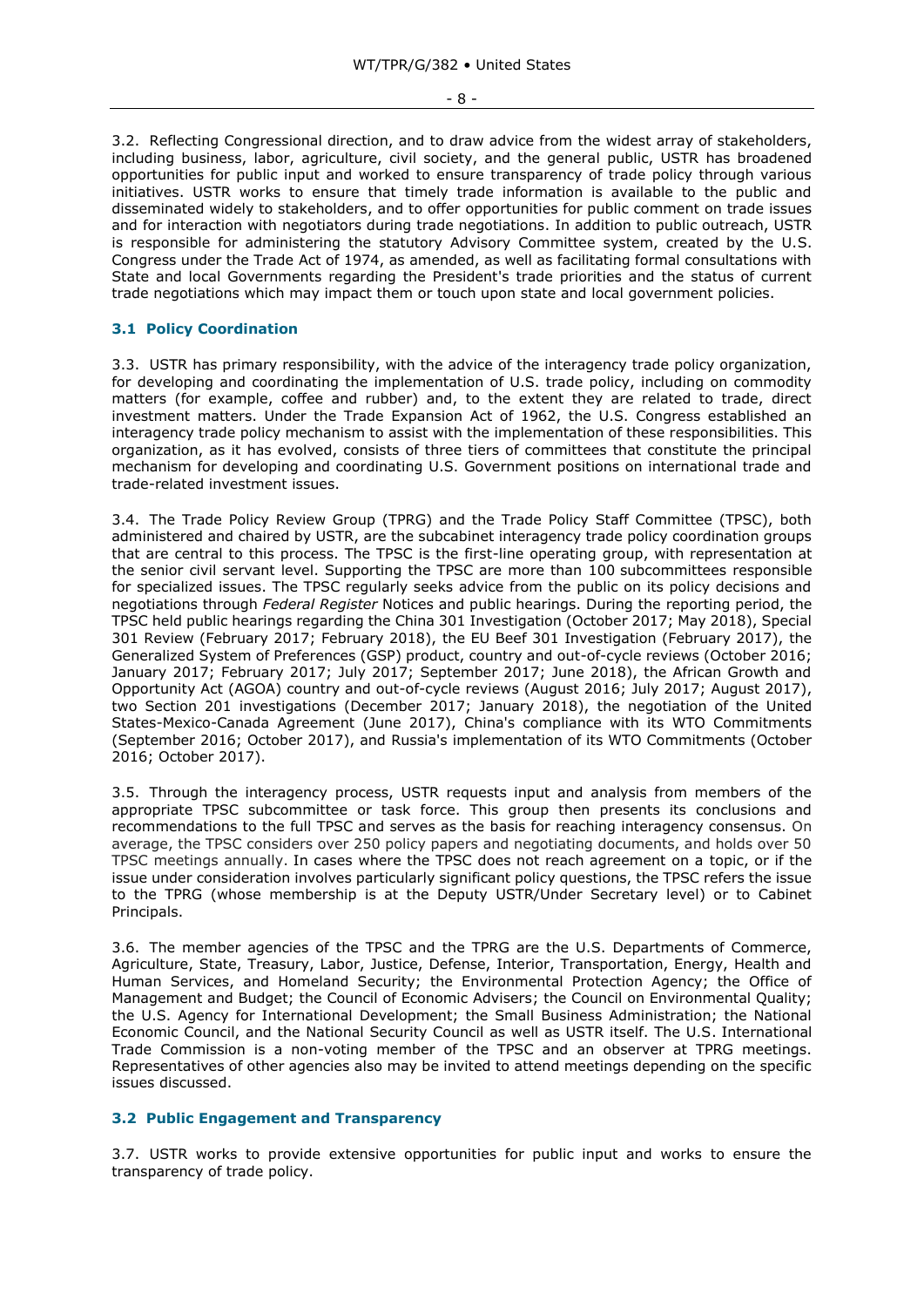3.8. USTR's Office of Intergovernmental Affairs and Public Engagement (IAPE) works with USTR's Offices of Public and Media Affairs and Congressional Affairs, coordinating with the agency's 13 regional and functional offices, the Office of WTO and Multilateral Affairs, Office of General Counsel, and the Office of Trade Policy and Economics to ensure that timely trade information is available to the public and disseminated widely to stakeholders. IAPE uses various tools to accomplish this including USTR's interactive website; online postings of Federal Register Notices soliciting public comment and input and publicizing public hearings held by the Trade Policy Staff Committee (TPSC); offering opportunities for interaction with negotiators during trade negotiations; managing the agency's outreach and engagement to a diverse set of all stakeholders; providing regular data updates to help the public understand and evaluate the role of trade and trade policy in the economy; and participating in discussions of trade policy at major domestic trade events and academic conferences.

3.9. USTR officials, including the U.S. Trade Representative, and professional staff from regional, functional, and multilateral offices as well as IAPE, conduct outreach with a broad array of stakeholders, including agricultural commodity groups and farm associations, labor unions, environmental organizations, consumer groups, large and small businesses, trade associations, consumer advocacy groups, faith groups, development and poverty relief organizations, and other public interest groups. USTR also engages with State and local Governments, non-governmental organizations, think tanks, and academics to discuss specific trade policy issues, subject to negotiator availability and scheduling.

3.10. USTR goes to great lengths to ensure that the public is actively involved during negotiations and investigations. During the negotiation of the United States-Mexico-Canada Agreement, USTR officials at all levels spent well over 1,500 hours consulting with U.S. stakeholders. Likewise, during the KORUS amendment process, USTR met with over 120 U.S. industry groups and cleared trade advisors. During the review period, USTR has published 33 Federal Register notices to solicit public comment on and provide notice of public hearings concerning negotiations, investigations, and a wide range of issues including the negotiation of the United States-Mexico-Canada Agreement, the China 301 Investigation, and KORUS amendments.

3.11. Public comments received in response to Federal Register Notices and transcripts of the public hearings are available for review online.<sup>1</sup>

# <span id="page-8-0"></span>**3.3 Advisory Committee Process**

3.12. The United States continues to rely on its trade advisory committee system as an integral part of its efforts to ensure that U.S. trade policy and trade negotiating objectives adequately reflect U.S. public and private sector interests. The trade advisory committee system, substantially broadened and reformed, consists of 26 advisory committees, with a total membership of approximately 700 advisors. Advisory committee members represent the full span of interests including manufacturing; agriculture; digital trade; intellectual property; services; small businesses; labor; environmental, consumer, and public health organizations; and state and local governments. The system is arranged in three tiers: the President's Advisory Committee for Trade Policy and Negotiations (ACTPN); five Policy Advisory Committees dealing with environment, labor, agriculture, Africa, and state and local issues; and 20 technical advisory committees in the areas of industry and agriculture.

# <span id="page-8-1"></span>**3.3.1 Tier I: President's Advisory Committee on Trade Policy and Negotiations**

3.13. The President's Advisory Committee on Trade Policy and Negotiations (ACTPN) consists of not more than 45 members who are broadly representative of the key economic sectors affected by trade. The President appoints ACTPN members to four-year terms not to exceed the duration of the committee's charter. Members of ACTPN are appointed to represent a variety of interests including non-Federal Governments, labor, industry, agriculture, small business, service industries, retailers, and consumer interests.

-

<sup>&</sup>lt;sup>1</sup> See: [http://www.regulations.gov.](http://www.regulations.gov/)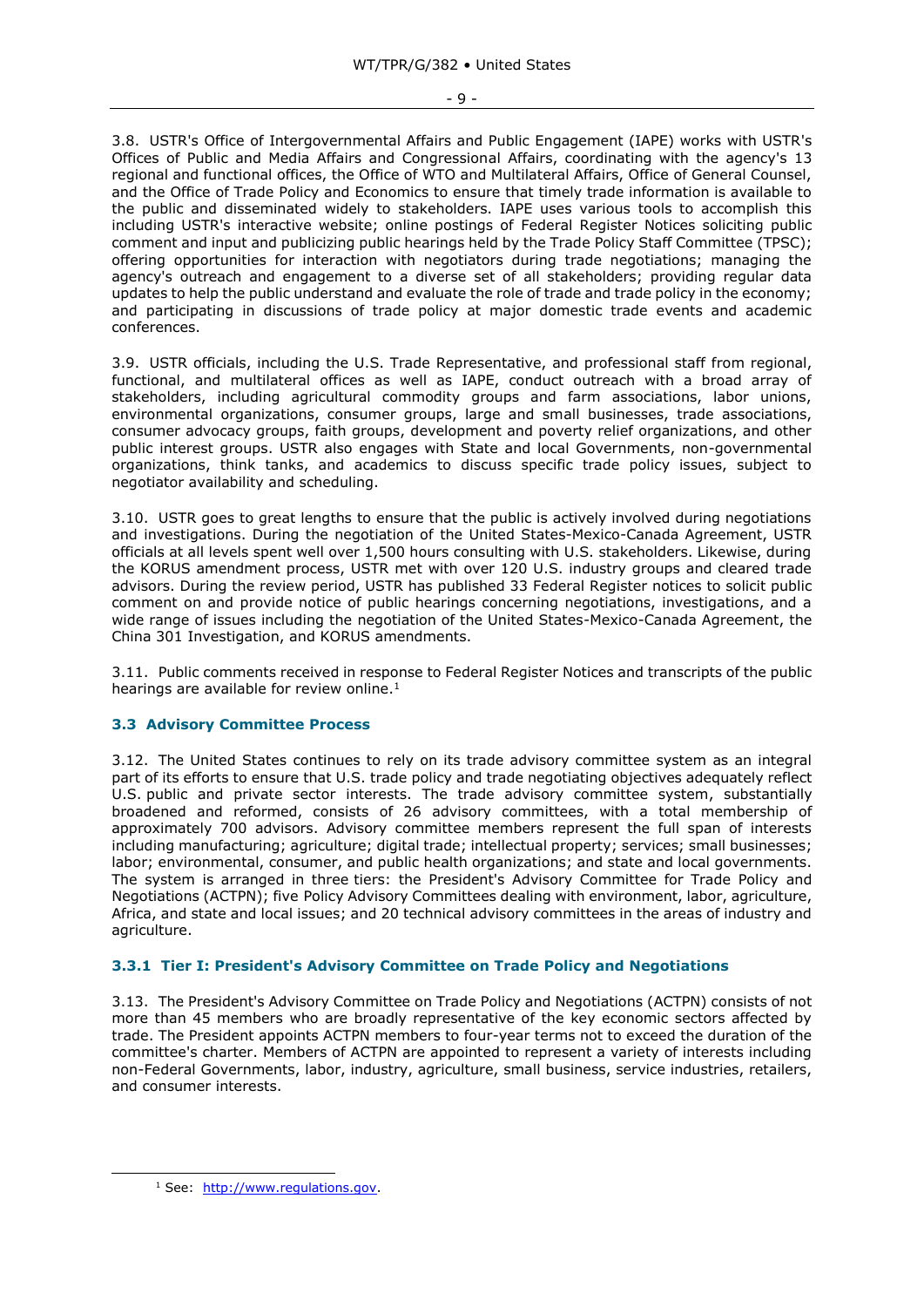#### <span id="page-9-0"></span>**3.3.2 Tier II: the Policy Advisory Committees**

3.14. Members of the five policy advisory committees are appointed by USTR or in conjunction with other Cabinet officers. The Intergovernmental Policy Advisory Committee on Trade (IGPAC), the Trade and Environment Policy Advisory Committee (TEPAC), and the Trade Advisory Committee on Africa (TACA) are appointed and managed by USTR. The Agricultural Policy Advisory Committee for Trade (APAC) is managed jointly with the Department of Agriculture and the Labor Advisory Committee for Trade Negotiations and Trade Policy (LAC) is managed jointly with the Department of Labor. Each committee provides advice based upon the perspective of its specific area, and its members are chosen to represent the diversity of interests in those areas.

# <span id="page-9-1"></span>**3.3.3 Tier III: the Technical and Sectoral Advisory Committee**

3.15. The 20 technical and sectoral advisory committees are organized into two areas: agriculture and industry. Representatives are appointed jointly by the U.S. Trade Representative and the Secretaries of Agriculture and Commerce, respectively. Each sectoral or technical committee represents a specific sector, commodity group, or functional area and provides specific technical advice concerning the effect that trade policy decisions may have on its sector or issue.

#### <span id="page-9-2"></span>**3.4 State and Local Government Relations**

3.16. USTR maintains consultative procedures between Federal trade officials and state and local governments. USTR informs the states, on an ongoing basis, of trade-related matters that directly relate to, or that may have a direct effect on, them. U.S. territories may also participate in this process. USTR also serves as a liaison point in the Executive Branch for state and local government and Federal agencies to transmit information to interested state and local governments, and relay advice and information from the states on trade-related matters. This is accomplished through a number of mechanisms, detailed below.

# <span id="page-9-3"></span>**3.4.1 State Point of Contact System and the Intergovernmental Policy Advisory Committee on Trade**

3.17. For day-to-day communications, USTR operates State Single Point of Contact (SPOC) system. The Governor's office in each state designates a single contact point to disseminate information received from USTR to relevant state and local offices and assist in relaying specific information and advice from the states to USTR on trade-related matters. Through the SPOC network, state governments are promptly informed of Administration trade initiatives so that they can provide companies and workers with information in order to take full advantage of increased foreign market access and reduced trade barriers. It also enables USTR to consult with states and localities directly on trade matters which may affect them.

3.18. Additionally, USTR works closely with the Intergovernmental Policy Advisory Committee on Trade (IGPAC) made up of various state and local officials. The IGPAC makes recommendations to USTR and the Administration on trade policy matters from the perspective of state and local governments. During the review period, the IGPAC was briefed and consulted on trade priorities of interest to states and localities, including the negotiation of the United States–Mexico–Canada Agreement, KORUS modification negotiations, and enforcement actions at the WTO. IGPAC members are also invited to participate in periodic teleconference briefings, similar to teleconference calls held for SPOC and chairs of the advisory committees.

# <span id="page-9-4"></span>**3.4.2 Meetings of State and Local Associations and Local Chambers of Commerce**

3.19. USTR officials participate frequently in meetings of state and local government associations and local chambers of commerce to apprise them of relevant trade policy issues and solicit their views. USTR senior officials have met with the National Governors Association and with other state and local commissions and organizations. Additionally, USTR officials have addressed gatherings of state and local officials around the country.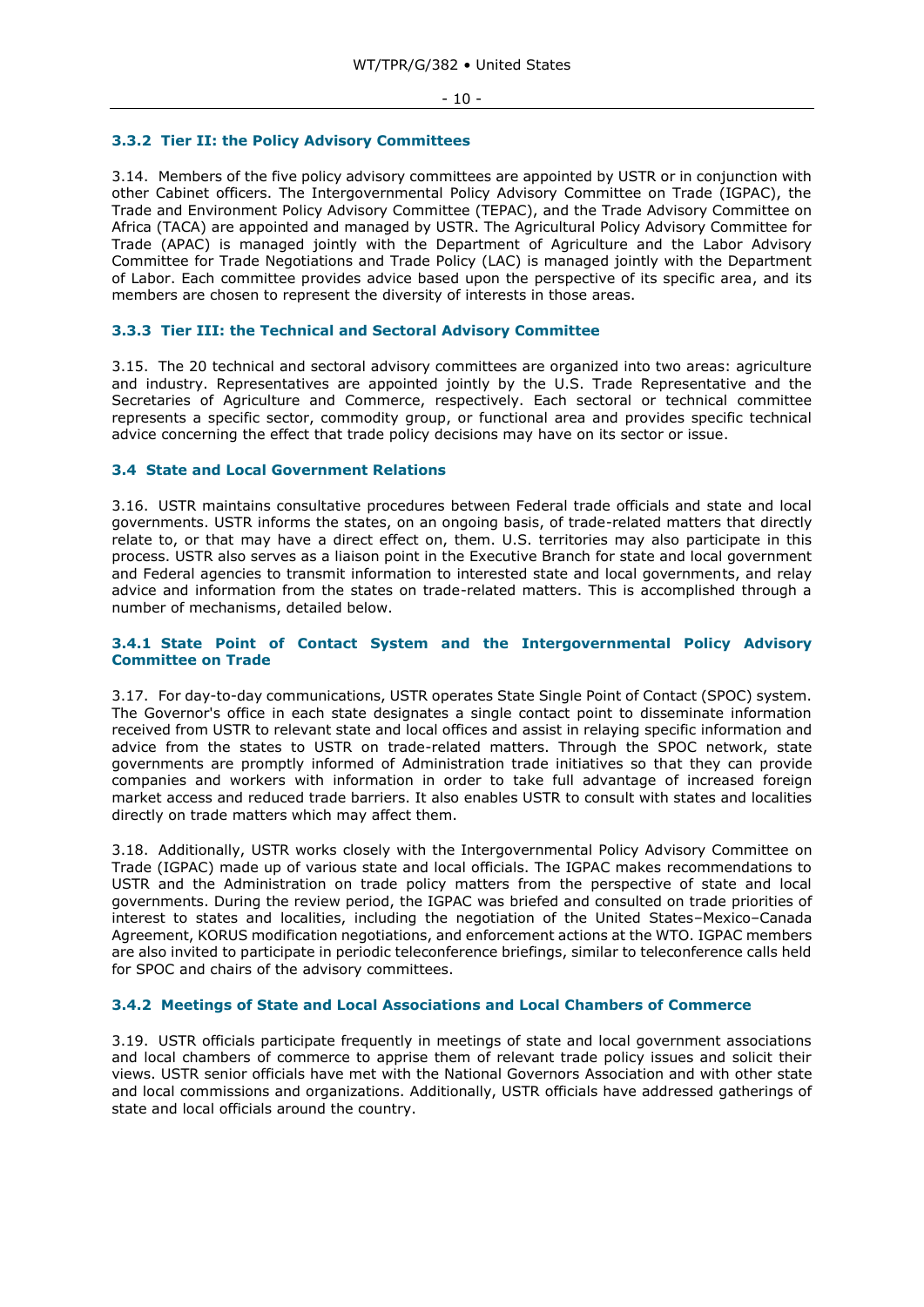#### <span id="page-10-0"></span>**3.4.3 Consultations Regarding Specific Trade Issues**

3.20. USTR consults with particular states and localities on issues arising under the WTO and other U.S. trade agreements and frequently responds to requests for information from state and local governments. Topics of interest include negotiation of the United States–Mexico–Canada Agreement, the Section 301 investigation, enforcement of trade agreements, and consultations with individual states regarding certain trade remedy investigations.

# <span id="page-10-1"></span>**4 TRADE POLICY DEVELOPMENTS SINCE 2016**

# <span id="page-10-2"></span>**4.1 WTO Agreements and Initiatives**

4.1. The WTO is an important institution, and the United States has a strong track record of building coalitions of like-minded Members to use the WTO committee system, in particular, to pressure noncomplying economies to bring measures into conformity with WTO rules, to advance transparency and predictability in global trade rules, and to avert the need to resort to dispute settlement.

4.2. For the past two decades, the United States has been concerned that the WTO is not operating as the contracting parties envisioned. Multiple administrations have voiced various concerns with the WTO system and the direction in which it has been headed.

4.3. First among those concerns is that the WTO dispute settlement system has appropriated to itself powers that the WTO Members never intended to give it. This includes where panels or the Appellate Body have, through their findings, sought to add to or diminish WTO rights and obligations of Members in a broad range of substantive areas. The United States has grown increasingly concerned with the activist approach of the Appellate Body on procedural issues, interpretative approach, and substantive interpretations. These approaches and findings do not respect WTO rules as written and agreed by the United States and other WTO Members. The United States has been drawing the attention of WTO Members to instances where the WTO Appellate Body has disregarded the explicit rules agreed by Members in the WTO Dispute Settlement Understanding (DSU). For example, in the context of meetings of the Dispute Settlement Body, the United States has expressed concerns with respect to the Appellate Body's consistent exceeding of the 90-day deadline for appeals in contravention of DSU Article 17.5, the Appellate Body's review of fact-finding (including of the meaning of a WTO Member's domestic law) in contravention of DSU Article 17.6, and the Appellate Body's decisions pursuant to its Working Procedures for Appellate Review (Rule 15) that purport to "deem" a person whose term of appointment had expired to continue to be an Appellate Body member, in contravention of DSU Article 17.2.

4.4. Second, there is also longstanding concern in the United States about the WTO's inability to reach agreements that are of critical importance in the modern global economy. After spending close to 15 years attempting to conclude the Doha Development Agenda (DDA) negotiations, Ministers at the WTO's Tenth Ministerial Conference in December 2015 collectively acknowledged that there was no consensus to reaffirm the DDA's mandates. Consequently, the United States will not negotiate off the basis of the DDA mandates or old DDA texts and considers the Doha Round to be a thing of the past.

4.5. For the WTO to be successful going forward, its membership will need to break from the failures of the last two decades, and base future work on lessons learned and, importantly, current data and up-to-date notifications. Members' failure to comply with their notification obligations under the WTO Agreement undermines the negotiating function of the WTO and the credibility of the organization. At the November 2017 meeting of the General Council, the United States put forward a proposal aimed at improving Members' compliance with their notification obligations. In September 2018, the United States, Japan, and the EU agreed to co-sponsor an updated transparency and notification proposal for consideration at the next meeting of the WTO Council on Trade in Goods. The United States stands ready to work with Members to advance this proposal.

4.6. It is also vital to focus on issues that are affecting our stakeholders today and into the future. In this regard, the United States seeks to work with those Members who are ready and able to negotiate free, fair, and reciprocal agreements, with the expectation that participants to these agreements will contribute commensurate with their status in the global economy.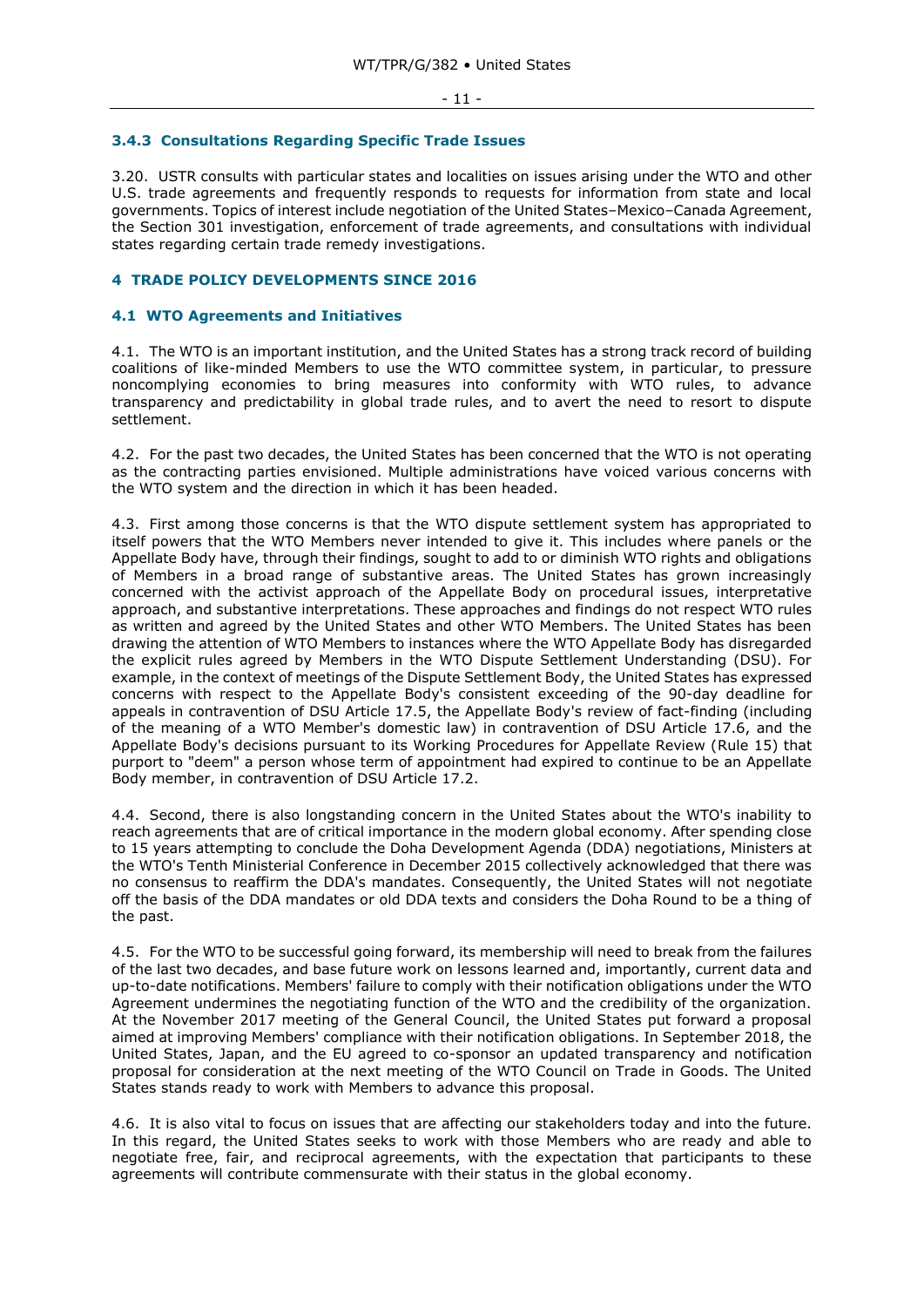4.7. At the WTO's Eleventh Ministerial Conference in Buenos Aires in December 2017, Members agreed to several important outcomes, including a Ministerial decision on fisheries subsidies and a joint declaration on electronic commerce. Regarding fisheries subsidies, which is an issue that impacts our oceans and our economies, the United States is working with other Members to finalize a meaningful agreement to prohibit harmful fisheries subsidies, such as those that contribute to overfishing and overcapacity or which support illegal, unreported, and unregulated (IUU) fishing. The United States is also advocating for enhanced transparency and reporting of fisheries support programs. The United States is pleased to partner with 70 WTO Members in advancing exploratory work on potential negotiations on electronic commerce issues in the WTO. The digital economy serves as a critical engine of domestic and global economic growth, and all countries would benefit from the development of strong, market-based rules in this area.

4.8. Third, the United States sees an acute need for the WTO to change how it approaches questions of development. While "least-developed countries" (LDCs) are defined in the WTO using the United Nations criteria, there are no WTO criteria for what designates a "developing country." Any country may "self-declare" as a developing country, thus entitling itself to all "special and differential" treatment afforded to developing countries under the WTO agreements, as well as any new flexibilities afforded to developing countries under current or forthcoming negotiations. In practice, this means that more advanced countries receive the same flexibilities as very low-income countries, despite these more advanced countries' very significant role in the global economy. Such disparities, where countries that some institutions categorize as high- or high-middle-income receive the same flexibilities as low- or low-middle-income, make it challenging to find balance in the application of existing obligations or the development of new commitments.

4.9. Finally, there is significant concern that the WTO is unable to manage the rise of countries that pay lip service to the values of free trade but intentionally avoid, circumvent, or violate the commitments accompanying those values.

4.10. The United States will work with other like-minded countries to address these concerns.

# <span id="page-11-0"></span>**4.2 Trade Enforcement Activities**

4.11. Trade enforcement encompasses a broad range of activities, including monitoring of trade agreements, direct engagement with trading partners, use of domestic trade laws, and engagement in multilateral fora such as the WTO. USTR coordinates the U.S. Government's trade enforcement activities. Ensuring full implementation of U.S. trade agreements is one of the strategic priorities of the United States.

4.12. The United States has been actively engaged in numerous WTO dispute settlement actions, including important offensive actions related to China's discriminatory regime for technology licensing, agricultural market access in China, India, and Indonesia, China's excessive agricultural domestic support, Indian prohibited export subsidies, and the EU's subsidies benefitting large civil aircraft. The United States has also initiated actions relating to additional duties imposed by certain Members related to the administration's actions under section 232 of the Trade Expansion Act of 1962 to address the threat to national security presented by imports of steel and aluminium, as well as participating in related defensive actions brought by certain Members.

4.13. Where appropriate, the United States applies the full range of its trade laws, including section 301 of the Trade Act of 1974 (Trade Act), as amended. Section 301 of the Trade Act is designed to facilitate USTR's examining and addressing foreign unfair practices affecting U.S. commerce. In February 2017, USTR held a public hearing in connection with the request of representatives of the U.S. beef industry to reinstate action against the EU pursuant to Section 301 of the Trade Act. The United States is engaged in discussions with the EU on possible modifications to the operation of a TRQ to address U.S. industry concerns. In addition, in August 2017, USTR initiated an investigation under Section 301 of the Trade Act to determine whether acts, policies, and practices of the Government of China related to technology transfer, intellectual property (IP), and innovation are actionable under Section 301. USTR held a public hearing on October 10, 2017, and two rounds of public written comments. In March 2018, USTR released the findings of its Section 301 investigation on China, determining that the acts, policies, and practices of the Government of China related to technology transfer, IP, and innovation covered in the investigation are unreasonable or discriminatory and burden or restrict U.S. commerce.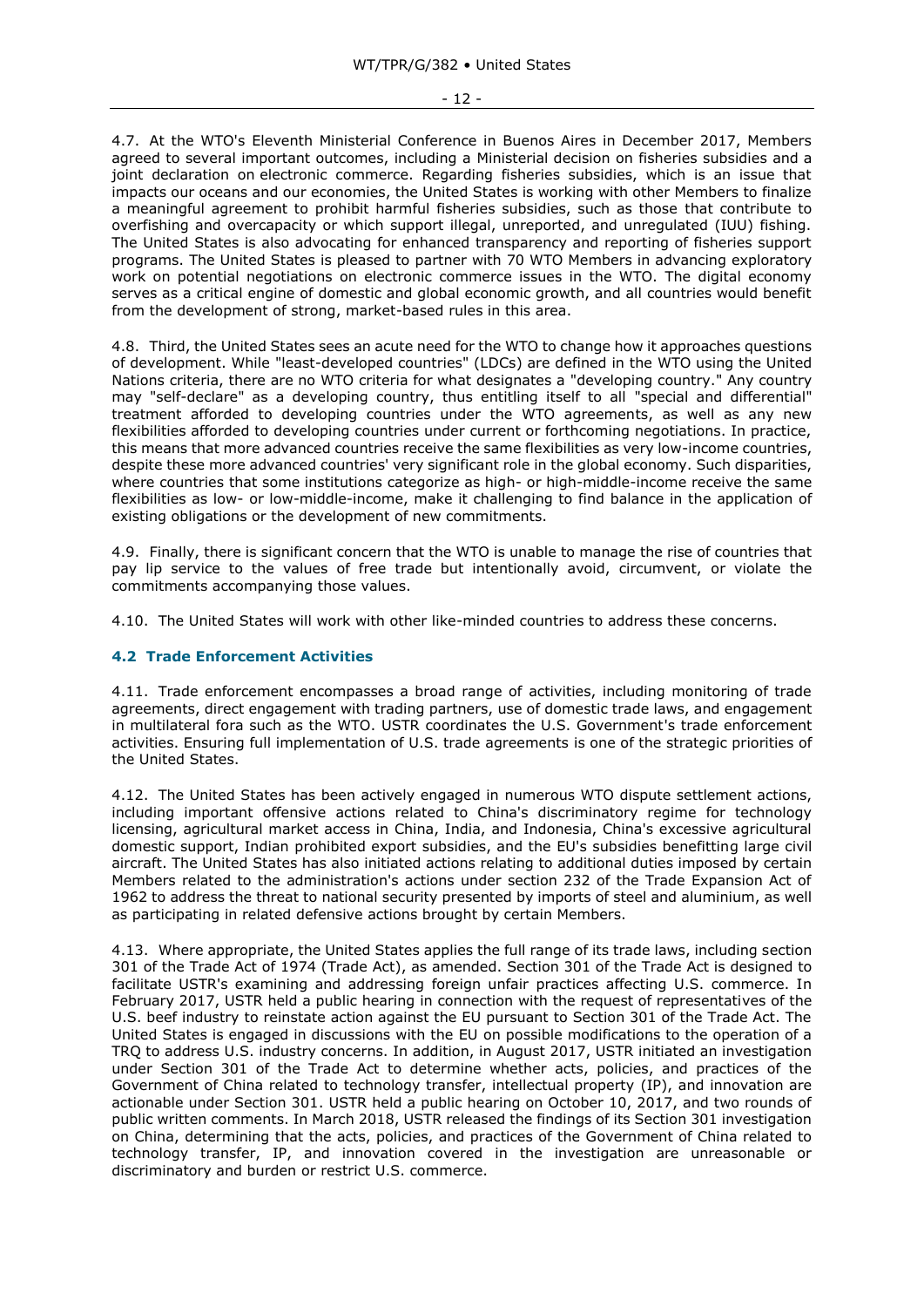4.14. Addressing foreign subsidies that affect U.S. businesses is another critical trade enforcement activity. USTR and U.S. Department of Commerce Enforcement and Compliance staff researched foreign subsidies and met with representatives of U.S. industries concerned with the subsidization of foreign competitors.

4.15. The United States also actively monitors, evaluates, and where appropriate, participates in ongoing anti-dumping (AD) and countervailing duty (CVD) cases conducted by foreign countries to safeguard the interests of U.S. industry and to ensure that Members abide by their WTO obligations in conducting such proceedings. To this end, the United States works closely with U.S. companies affected by foreign countries' AD and CVD investigations and provides extensive responses to inquiries in foreign CVD investigations. The United States also advocates on behalf of U.S. industry in connection with ongoing investigations, with the goal of obtaining unbiased and objective treatment as is consistent with the WTO Agreements.

4.16. USTR is committed to holding foreign countries accountable and exposing the laws, practices, and other measures that fail to provide adequate and effective IP protection and enforcement for U.S. inventors, creators, brands, manufacturers, and service providers. The identification of IPrelated market access barriers and steps necessary to address those barriers are a critical component of the administration's aggressive efforts to defend Americans from harmful IP-related trade barriers.

4.17. Finally, the United States commits significant resources to identify and confront unjustified barriers stemming from sanitary and phytosanitary (SPS) measures as well as from technical regulations, standards, and conformity assessment procedures (standards-related measures). USTR uses tools, including its Annual Report and the National Trade Estimate Report, to bring greater attention and focus to addressing SPS and standards-related measures that may be inconsistent with international trade agreements to which the United States is a party. USTR's activities in the WTO SPS Committee and the WTO Technical Barriers to Trade (TBT) Committee are at the forefront of these efforts. USTR also engages on these issues with U.S. trading partners through mechanisms established in free trade agreements and through regional and multilateral organizations, such as the Asia-Pacific Economic Cooperation (APEC) forum and the Organization for Economic Cooperation Development (OECD).

# <span id="page-12-0"></span>**4.3 Free Trade Agreements and Initiatives**

# <span id="page-12-1"></span>**4.3.1 Central America and the Dominican Republic Free Trade Agreement**

4.18. On 5 August 2004, the United States signed the Dominican Republic-Central America-United States Free Trade Agreement (CAFTA-DR) with five Central American countries (Costa Rica, El Salvador, Guatemala, Honduras, and Nicaragua) and the Dominican Republic. The CAFTA-DR is the first free trade agreement between the United States and a group of smaller developing economies. This agreement created new economic opportunities by eliminating tariffs, opening markets, reducing barriers to services, and promoting transparency. It helped facilitate trade and investment among the seven countries, furthering regional integration.

4.19. CAFTA-DR countries represent the third largest U.S. export market in Latin America, behind Mexico and Brazil. U.S. goods exported to the CAFTA-DR countries were valued at US\$31 billion in 2017. Combined total two-way trade in 2017 between the United States and Central America and the Dominican Republic was US\$54 billion.

4.20. The agreement entered into force for the United States and El Salvador, Guatemala, Honduras, and Nicaragua during 2006, for the Dominican Republic on 1 March 2007, and for Costa Rica on 1 January 2009.

#### <span id="page-12-2"></span>**4.3.2 North American Free Trade Agreement**

4.21. On 1 January 1994, the North American Free Trade Agreement between the United States, Canada, and Mexico (NAFTA) entered into force. Under NAFTA, the Parties progressively eliminated tariffs, with tariffs eliminated on all goods (except for dairy, poultry, and eggs products for Canada, and dairy, sugar and egg products for the United States). NAFTA created the world's largest free trade area, linking 494 million people producing roughly US\$22.2 trillion worth of goods and services.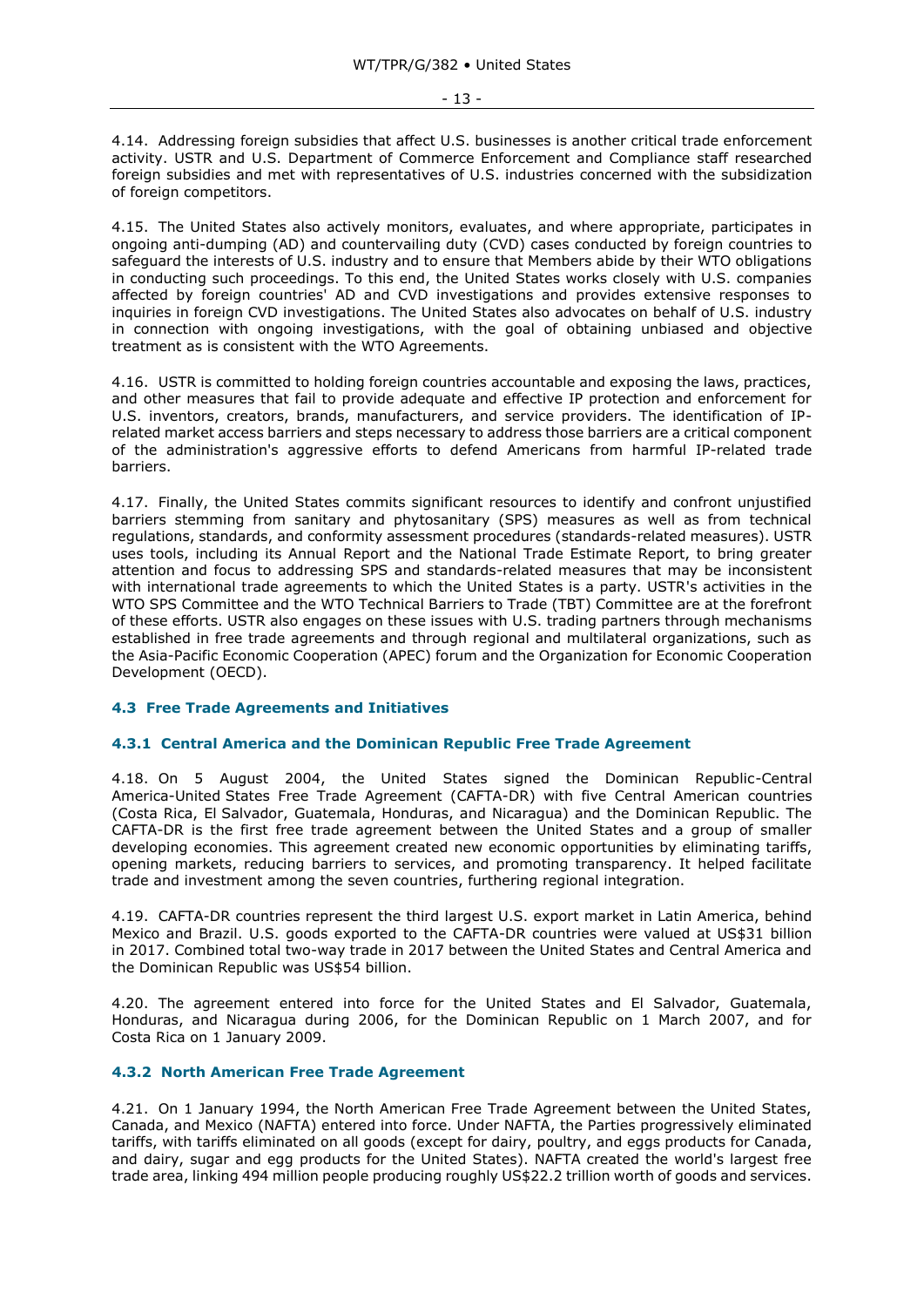U.S. goods exports to NAFTA partners increased by 270% between 1993 and 2017, from US\$142 billion to an estimated US\$526 billion.

4.22. In August 2017, the United States began negotiations with Canada and Mexico to address remaining market access barriers, and to modernize and rebalance the obligations between the Parties, including by bringing the labor and environment obligations that had been included in supplemental agreements into the core body of the agreement. On September 30, 2018, the three Parties announced they had reached agreement on the United States–Mexico–Canada Agreement (USMCA).<sup>2</sup>

# <span id="page-13-0"></span>**4.3.3 United States–Australia Free Trade Agreement**

4.23. The United States-Australia FTA entered into force on 1 January 2005. U.S. two-way goods trade with Australia totalled US\$34.6 billion in 2017, up 61% since 2004, the year before the FTA entered into force. U.S. two-way services trade with Australia totalled US\$29.8 billion in 2017 (latest data available), an increase of 186% since 2004. The stock of U.S. foreign direct investment in Australia reached US\$169 billion in 2017 (latest data available); the United States is the largest foreign investor in Australia, while the United States is the top destination for outbound Australian foreign direct investment.

4.24. The United States and Australia continue to closely monitor FTA implementation. The sixth Joint Committee Meeting to review implementation of the FTA and other bilateral issues was held in December 2017, and covered topics including intellectual property, services, autos, and investment. The two countries work closely to further promote trade and investment through WTO, APEC, and other regional initiatives.

# <span id="page-13-1"></span>**4.3.4 United States–Bahrain Free Trade Agreement**

4.25. The United States-Bahrain FTA entered into force on 1 August 2006. On the first day the agreement took effect, 100% of the two-way trade in industrial and consumer products began to flow without tariffs. In 2016, two-way trade in goods was US\$1.9 billion. U.S. exports of goods were US\$898 million, and U.S. imports of goods from Bahrain were US\$996 million.

4.26. The U.S.-Bahrain FTA promotes the United States' policy to increase job-supporting trade and investment between the United States and Middle East. The United States-Bahrain Bilateral Investment Treaty (BIT) took effect in May 2001.

#### <span id="page-13-2"></span>**4.3.5 United States–Chile Free Trade Agreement**

-

4.27. The United States-Chile FTA entered into force on 1 January 2004. The United States-Chile FTA eliminates tariffs and opens markets, reduces barriers to trade in services, provides protection for intellectual property, ensures regulatory transparency, guarantees non-discrimination in the trade of digital products, commits the Parties to maintain competition laws that prohibit anticompetitive business conduct, and requires effective labor and environmental enforcement. Twoway goods trade totalled US\$27.8 billion in 2016, with U.S. goods exports to Chile totalling US\$17.2 billion. As of 1 January 2015, all products became duty free under the Agreement.

#### <span id="page-13-3"></span>**4.3.6 United States–Colombia Trade Promotion Agreement**

4.28. The United States-Colombia Trade Promotion Agreement (CTPA) entered into force on 15 May 2012. Two-way goods trade totalled US\$26.9 billion in 2017, with U.S. goods exports to Colombia totalling US\$13.3 billion. "Year 7" tariff cuts occurred on 1 January 2018.

4.29. During 2016 and 2017, the United States continued regular engagement with the Colombian government to support its efforts to improve the protection of worker rights and address cases of violence and threats against trade unionists. The United States will continue its engagement with the Government of Colombia to ensure progress on workers' rights, including through cooperative

<sup>&</sup>lt;sup>2</sup> For the text of the USMCA, see: [https://ustr.gov/trade-agreements/free-trade-agreements/united](https://ustr.gov/trade-agreements/free-trade-agreements/united-states-mexico-canada-agreement/united-states-mexico)[states-mexico-canada-agreement/united-states-mexico.](https://ustr.gov/trade-agreements/free-trade-agreements/united-states-mexico-canada-agreement/united-states-mexico)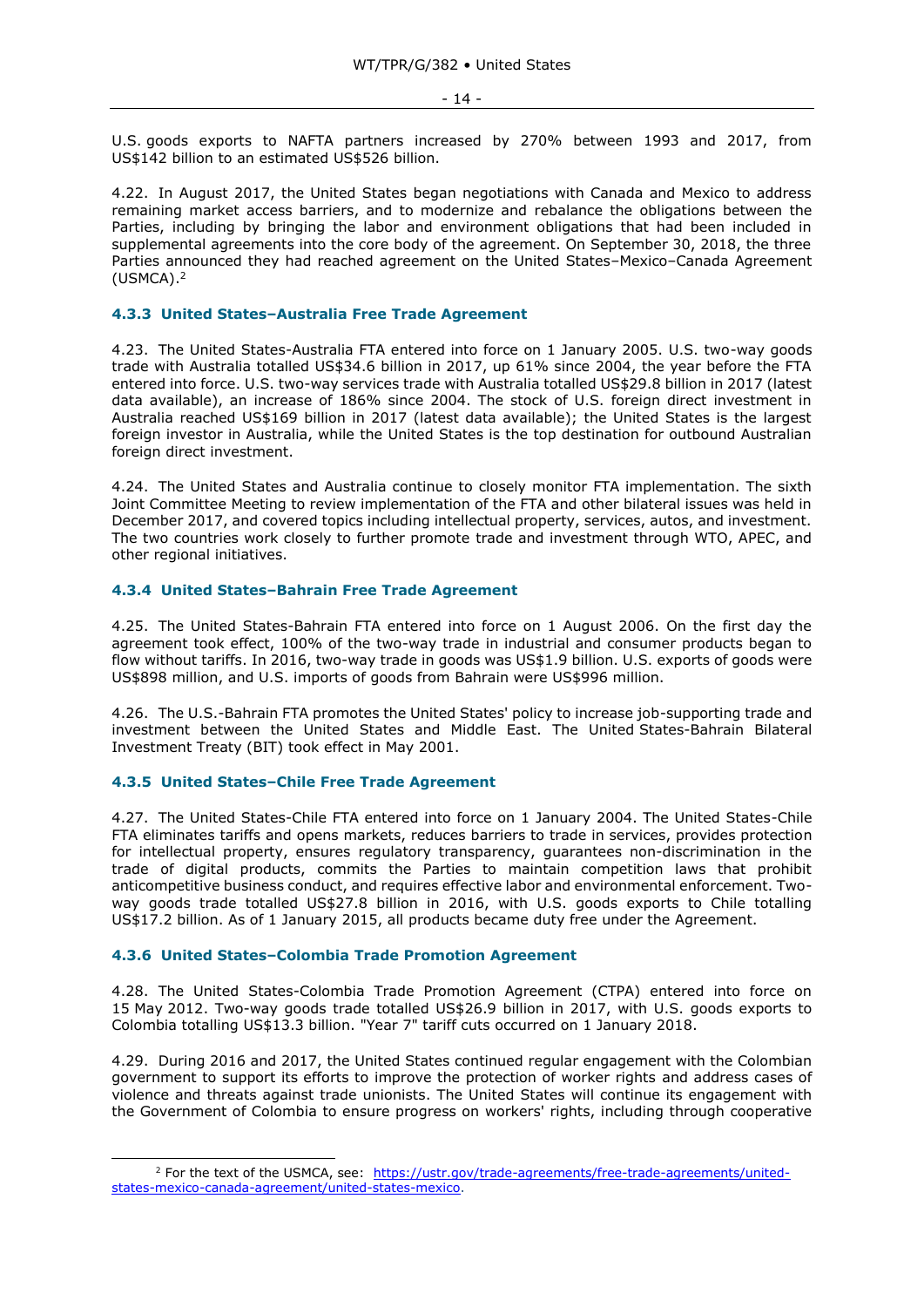efforts and dialogue regarding the collection of fines for labor law violations, and to increase the number of resolved cases of violence and threats against unionists.

4.30. The Agreement established an Environmental Affairs Council (EAC) under the environment chapter. The related U.S.-Colombia Environmental Cooperation Agreement (ECA) established an Environmental Cooperation Commission (ECC). In 2017 and 2018, the United States and Colombia worked on an agreement establishing a secretariat to receive and consider submissions from the public on matters regarding enforcement of environmental laws pursuant to Article 18.8 of the CTPA, which was finalized in July 2018. The secretariat is housed in Colombia and is intended to promote public participation in the identification and resolution of issues regarding each party's enforcement of its environmental laws.

# <span id="page-14-0"></span>**4.3.7 United States–Israel Free Trade Agreement**

4.31. The United States-Israel Free Trade Agreement is the United States' first FTA. It entered into force in 1985 and continues to serve as the foundation for expanding trade and investment between the United States and Israel by reducing barriers and promoting regulatory transparency. In 2017, U.S. goods exports to Israel were US\$15.1 billion.

4.32. In February 2016, the United States and Israel sought ways to engage in collaborative efforts to increase bilateral trade and investment. During the meeting, the United States and Israel began discussion of a work plan to address the remaining barriers to bilateral trade, including in agriculture and customs, among other areas. The two sides also made progress on a number of market access issues related to standards, customs classification, and technical regulations. In 2017, the United States and Israel agreed to adopt new procedures making it easier for exporters to gain approvals when claiming duty-free status under the FTA for individual products.

4.33. In 1996, the United States and Israel concluded an Agreement Concerning Certain Aspects of Trade in Agricultural Products (ATAP), which provided for duty-free or other preferential treatment for certain agricultural products. The 1996 agreement was extended through 2003, and a new agreement was concluded in 2004. While this Agreement originally ran through 2008, it has been extended annually since then. In February 2016, the United States proposed to Israel that they negotiate a permanent U.S.-Israel ATAP. Each side is reviewing the proposals put forward by the other in preparation for negotiations, tentatively planned for late 2018.

# <span id="page-14-1"></span>**4.3.8 United States–Jordan Free Trade Agreement**

4.34. The United States-Jordan Free Trade Agreement entered into force on 17 December 2001, and all tariffs were eliminated as of 1 January 2010. U.S. goods exports were an estimated US\$2.0 billion in 2017, up 34.5% from 2016.

4.35. At the May 2016 meeting of the Joint Committee (JC) established under the FTA, the United States and Jordan agreed to implement an action plan outlining concrete steps to boost trade and investment bilaterally and between Jordan and other countries in the Middle East region.

4.36. Additionally, the United States continues to work with Jordan in the area of labor standards, particularly through ongoing efforts under the Implementation Plan Related to Working and Living Conditions of Workers in Jordan, signed in 2013. The Plan addresses labor concerns in Jordan's garment factories including anti-union discrimination against foreign workers, conditions of accommodations for foreign workers, and gender discrimination and harassment.

#### <span id="page-14-2"></span>**4.3.9 United States–Korea Free Trade Agreement**

4.37. The United States-Korea Free Trade Agreement (KORUS) entered into force on 15 March 2012. Since the Agreement entered into force, the U.S.-Korea goods and services trade increased from US\$126.5 billion in 2011 to US\$154.8 billion in 2017. However, the U.S. goods deficit with Korea also quickly increased, topping US\$23 billion in 2017, with the overall goods and services deficit also reaching nearly US\$10 billion.

4.38. On July 12, 2017, the United States requested a special session of the KORUS Joint Committee to review the implementation of the agreement and to discuss additional steps to address the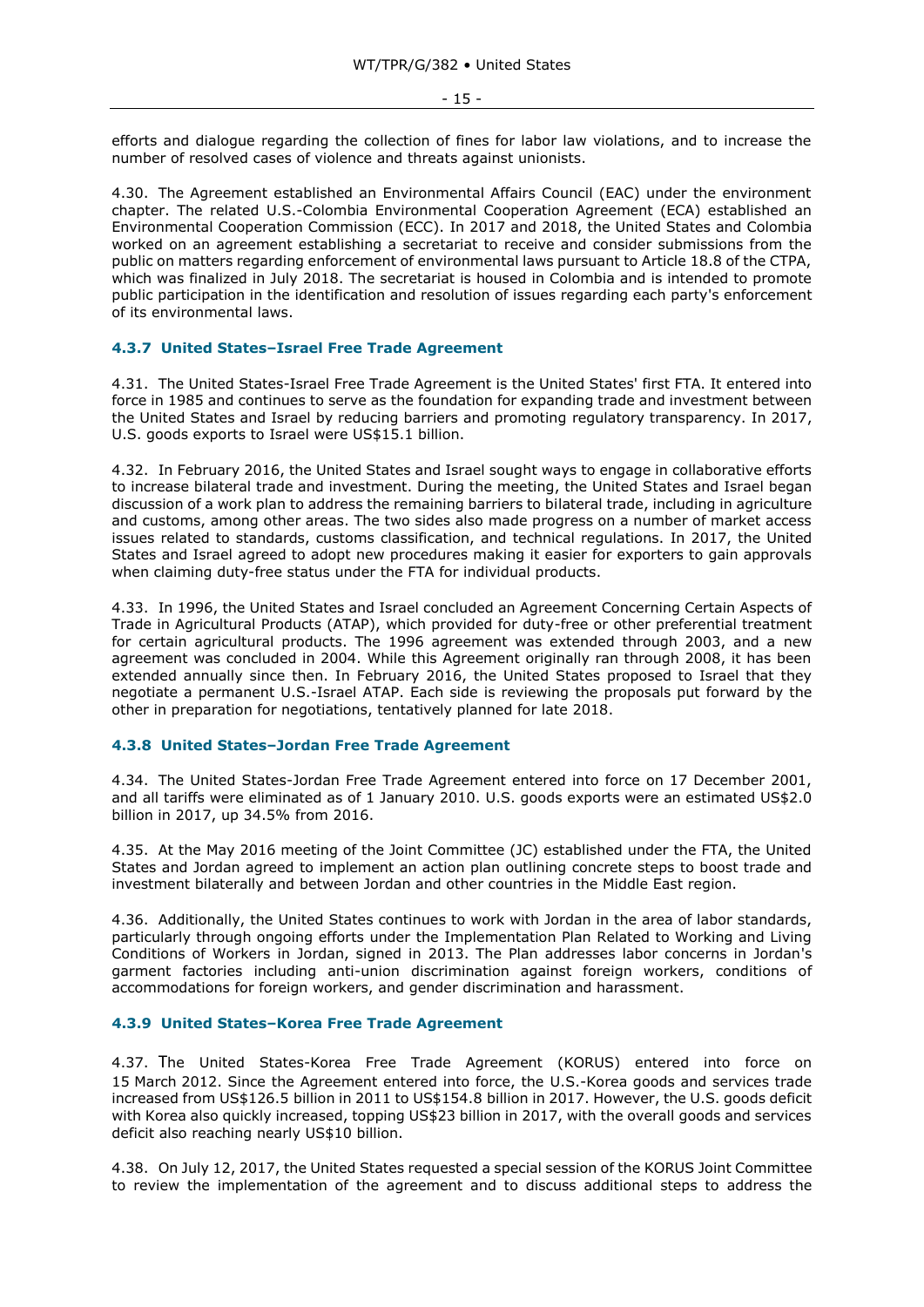significant bilateral trade imbalance, including through possible amendments and modifications. Negotiations to improve the agreement were launched in early 2018, with outcomes announced in March 2018. Following the completion of domestic procedures in the United States, the final texts reflecting the outcomes from these negotiations were signed by the two countries on September 24, 2018. The modernized provisions will then enter into force after completion of applicable procedures by both countries. These outcomes focus on improving automobile trade, in addition to other provisions including on investment. Progress on implementation-related issues also was announced, including in the areas of pharmaceuticals and customs.

4.39. There are 21 KORUS committees and working groups, which meet regularly and may also be convened on an ad hoc basis to address issues of concern.

# <span id="page-15-0"></span>**4.3.10 United States–Morocco Free Trade Agreement**

4.40. The United States-Morocco Free Trade Agreement (FTA) entered into force on 1 January 2006. Since the entry into force of the FTA, two-way U.S.-Morocco trade in goods has grown from US\$927 million in 2005 (the year prior to entry into force) to US\$3.5 billion in 2016. U.S. goods exports to Morocco in 2017 were US\$2.2 billion, up 14.8% from the previous year. U.S. imports from Morocco in 2017 were US\$1.2 billion, up nearly 20.7% from 2016.

4.41. The United States and Morocco held the fifth meeting of the FTA Joint Committee (JC) on October 18, 2017 in Washington, DC. U.S. and Moroccan officials noted productive bilateral environmental and labor-related cooperation under the Labor and Environment FTA Subcommittees, reviewed recent improvements to Morocco's legislative regime for the protection of intellectual property rights, and decided to further discuss the concerns of some U.S. pharmaceutical companies. In the area of agriculture, the JC reviewed discussions held just prior to the JC's session in combined meetings of the Agriculture and SPS FTA Subcommittees.

# <span id="page-15-1"></span>**4.3.11 United States–Oman Free Trade Agreement**

4.42. The United States-Oman Free Trade Agreement, which entered into force on 1 January 2009, complements other U.S. FTAs to promote economic reform and openness in the region. In 2017, two-way trade in goods was US\$3.1 billion. U.S. exports of goods were US\$2.0 billion, and U.S. imports of goods from Oman were US\$1.1 billion. As of 1 January 2018, all products became duty free under the Agreement.

#### <span id="page-15-2"></span>**4.3.12 United States–Panama Trade Promotion Agreement**

4.43. The United States-Panama Trade Promotion Agreement (Panama TPA) entered into force on 31 October 2012. The United States' two-way goods trade with Panama was US\$6.7 billion in 2017, with U.S. goods exports to Panama totalling US\$6.3 billion. "Year 7" tariff cuts occurred on 1 January 2018. The TPA's central oversight body is the United States-Panama Free Trade Commission (FTC), which held its last FTC meeting in November 2016, to review implementation of the Agreement.

4.44. The Agreement includes obligations for both countries to protect fundamental labor rights as well as to effectively enforce existing labor laws, which will enable workers and businesses to compete on a level playing field. The Agreement also established a Labor Affairs Council (LAC) under the labor chapter.

4.45. The Agreement established an Environmental Affairs Council (EAC) under the environment chapter. The related U.S.-Panama Environmental Cooperation Agreement (ECA) established an Environmental Cooperation Commission (ECC). In August 2016, the agreement establishing the secretariat for environmental enforcement matters pursuant to Article 18.8 of the Panama TPA entered into force. The secretariat mechanism is housed in Panama and is intended to promote public participation in the identification and resolution of issues regarding each party's enforcement of its environmental laws. The United States and Panama continued to make progress to fully stand up the secretariat throughout 2017 and 2018, including by hiring an Executive Director in 2017.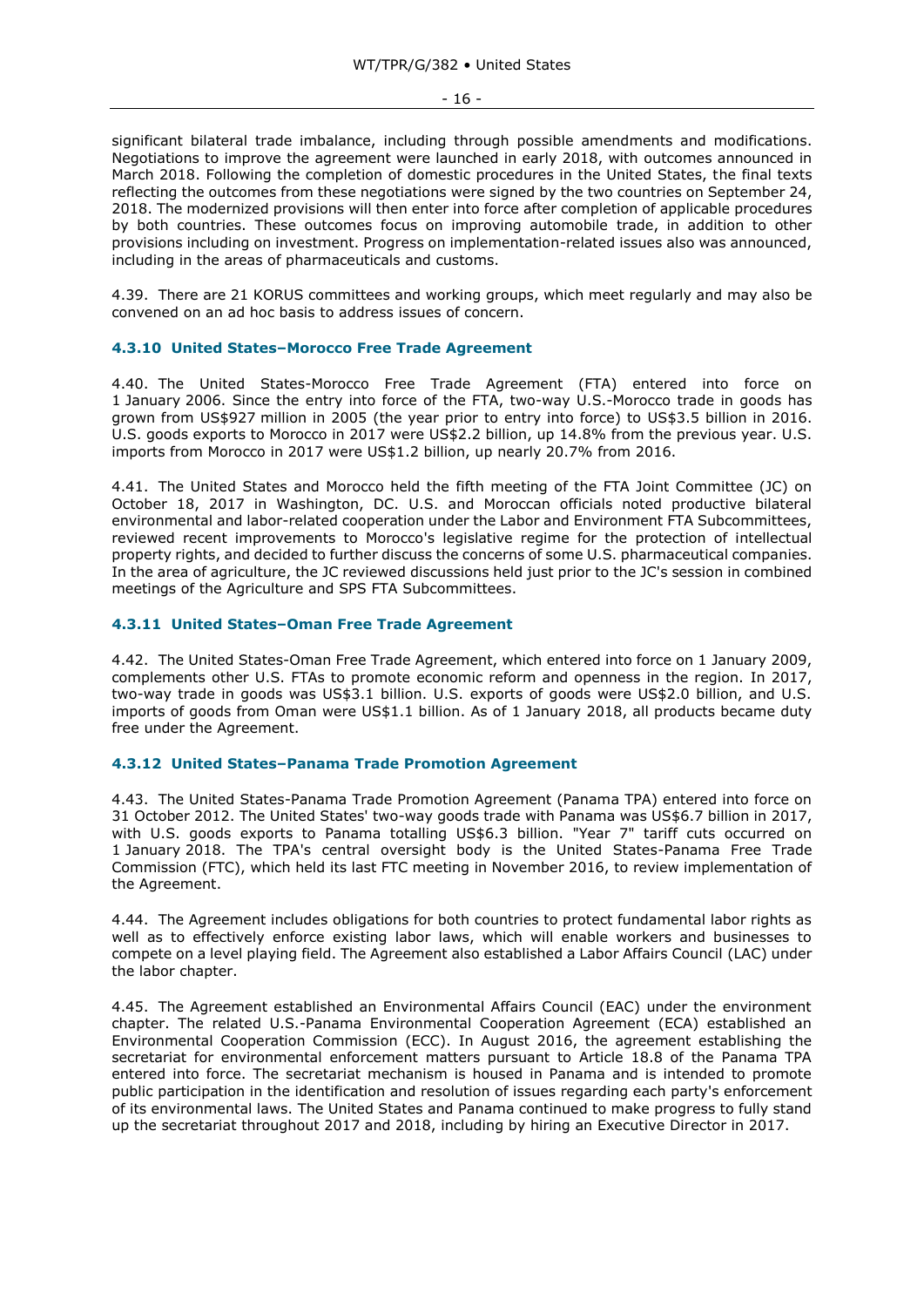#### <span id="page-16-0"></span>**4.3.13 United States–Peru Trade Promotion Agreement**

4.46. The United States-Peru Trade Promotion Agreement (PTPA) entered into force on 1 February 2009. The PTPA eliminates tariffs and removes barriers to U.S. services, provides a secure, predictable legal framework for investors, and strengthens protection for intellectual property, workers, and the environment. The United States' two-way goods trade with Peru was an estimated US\$18.5 billion in 2016, with U.S. goods exports to Peru totalling US\$8.7 billion.

4.47. The PTPA also established the United States-Peru Forest Sector Subcommittee, the Environmental Affairs Council (EAC), and the Environmental Cooperation Commission. The Subcommittee serves as a forum for the Parties to exchange views and share information on any matter arising under the PTPA's Annex on Forest Sector Governance (Forest Annex). Through the EAC, the United States and Peru have had robust engagement concerning the implementation of the environmental obligations under the PTPA Environment Chapter and the Forest Annex. For additional information concerning U.S. engagement with Peru on these issues, please refer to the section on Trade and the Environment.

#### <span id="page-16-1"></span>**4.3.14 United States–Singapore Free Trade Agreement**

4.48. The United States-Singapore FTA, the United States' first in Asia, has been in effect since 2004. Since 2003, the year before the FTA entered into force, two-way goods trade has increased 55%. Singapore is the  $18<sup>th</sup>$  largest goods trading partner of the United States and reached US\$49.2 billion in total goods trade and US\$25.9 billion in total services trade in 2017 (latest data available). The stock of U.S. foreign direct investment in Singapore reached US\$274 billion in 2017 (latest data available). Singapore is the second-largest source of foreign investment from the Asia-Pacific in the United States, while the Singapore is the top destination for outbound U.S. foreign direct investment in Asia. The United States consults regularly with Singapore to monitor implementation of the FTA, address bilateral issues, and further build and expand the bilateral relationship.

#### <span id="page-16-2"></span>**4.4 Other Negotiating Initiatives**

### <span id="page-16-3"></span>**4.4.1 Asia-Pacific Economic Cooperation Forum**

4.49. Since it was founded in 1989, the Asia-Pacific Economic Cooperation (APEC) forum has been instrumental in promoting regional and global trade and investment. It is central to U.S. efforts to achieve a seamless economy in the Asia-Pacific region that will expand opportunities for U.S. exporters, services providers, and workers, providing greater economic growth across the region.

4.50. The United States is a significant trader with APEC economies. U.S. goods and services trade with APEC economies totalled US\$2.8 trillion in 2016. Exports totalled US\$1.2 trillion, with goods exports to APEC economies in 2017 totalling US\$972.5 billion, accounting for 62.9% of overall U.S. exports in 2017. The United States had a US\$2.6 trillion in total (two-ways) goods trade with APEC economies during 2017.

4.51. In 2017, during Vietnam's APEC host year, the United States worked with APEC to build on the commitments of previous years, as well as to launch work on other issues of priority to the United States and other APEC economies that will help promote economic growth and support jobs for American workers and businesses. The United States joined with other APEC economies to advance capacity-building actions to help developing APEC economies improve at-the-border procedures, including steps that reduce the time, cost, and uncertainty of shipments. These projects match closely with the provisions of the WTO Agreement on Trade Facilitation. APEC's work in this area will make it significantly cheaper, easier, and faster for businesses to trade in the Asia-Pacific region. APEC is working closely with public and private sector experts in the region to advance these goals.

4.52. APEC also advanced work on promoting services trade through the implementation of elements of the APEC Services Competitiveness Roadmap, adopted in 2016. APEC is developing a region-wide index on trade restrictiveness in services based on existing indices. APEC continued to focus attention in 2017 and 2018 on the growing importance of digital trade to economic growth and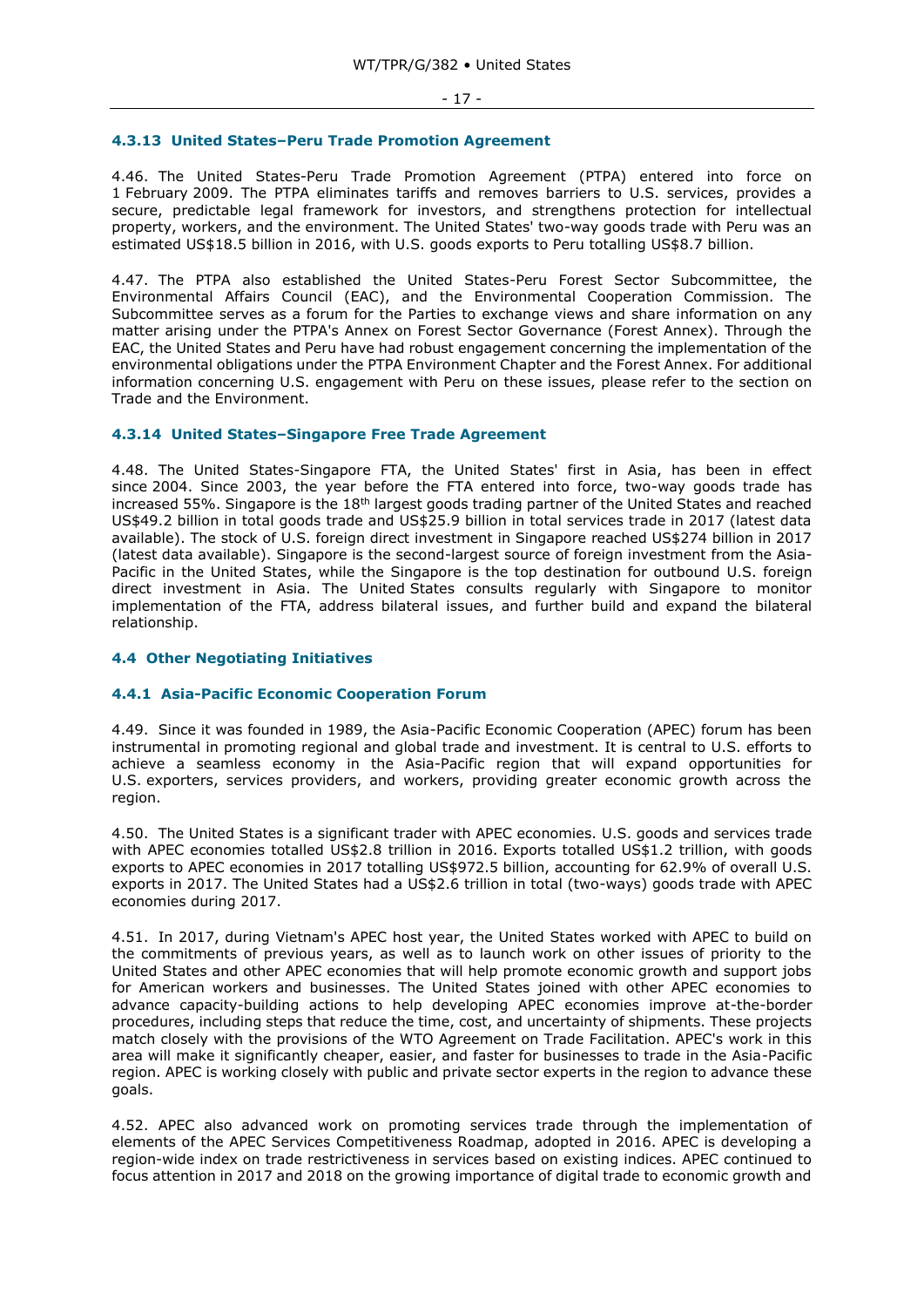innovation. The United States is leading the effort to adopt building blocks to facilitate digital trade, including principles related to enabling cross-border data flows and preventing forced localization of data. APEC also showed leadership by continuing efforts to strengthen the implementation of good regulatory practices.

# <span id="page-17-0"></span>**4.4.2 Japan**

4.53. In 2017, total U.S.-Japan trade was US\$283 billion, and Japan was the 4th-largest goods trading partner of the United States (latest data available). The U.S. goods trade deficit with Japan was about US\$69 billion in 2017, virtually unchanged from the previous year.

4.54. From April 2017, engagement with Japan on bilateral trade issues took place under the U.S.- Japan Economic Dialogue, through which progress with Japan was made across issues such as automotive standards and the removal of restrictions on agricultural products. In April 2018, new bilateral trade and investment consultations were announced, led by U.S. Trade Representative Lighthizer and Japan Economic Revitalization Minister Motegi, in order to intensify engagement on trade to strengthen the U.S.-Japan economic relationship. Meetings took place in August 2018 and September 2018, culminating in the announcement in September 2018 that the United States and Japan would enter into negotiations for a U.S.-Japan Trade Agreement to cover trade in goods as well as other key issues including services, to be followed by further negotiations on additional trade and investment issues.

4.55. The trade ministers of the United States, Japan, and the EU announced new trilateral cooperation in December 2017 to undertake measures to combat the non-market-oriented policies of third countries. Following Ministerial meetings in March and May 2018, the ministers confirmed their shared objective to address non-market-oriented policies and practices, their shared view that no country should require or pressure technology transfer from foreign companies to domestic companies, and the need to deepen and accelerate discussions regarding possible new rules on industrial subsidies and state-owned entities. The Ministers further agreed to deepen cooperation and exchange of information, including with other like-minded partners, to find effective means to address trade-distorting policies of third countries.

# <span id="page-17-1"></span>**4.4.3 The U.S.-ASEAN Trade and Investment Framework Arrangement**

4.56. The United States is pursuing several initiatives to expand and deepen economic engagement with the 10 member countries of the Association of South East Asian Nations (ASEAN). ASEAN collectively represents both the United States' fourth largest goods export market and largest trading partner. Under the Trade and Investment Framework Arrangement signed in 2006, the United States is working with ASEAN countries to enhance and deepen the U.S.-ASEAN economic relationship and support ASEAN regional integration. In 2017-2018, the United States supported the launch of the ASEAN Single Window under the U.S. Agency for International Development's US-ASEAN Connectivity through Trade and Investment (US-ACTI) program. For 2018-2019, the United States and ASEAN have decided to work together on agriculture biotechnology regulatory cooperation and continue discussions on proposals regarding electronic payment services and automotive standards.

#### <span id="page-17-2"></span>**4.4.4 Engagement with the Middle East and North Africa**

4.57. The revolutions and other changes that swept through the Middle East and North Africa (MENA) beginning in 2011 prompted a comprehensive revaluation of U.S. trade and investment policies toward this critical part of the world. In response to these events, USTR coordinated with other Federal agencies, outside experts, and stakeholders in both the United States and MENA partner countries to develop trade and investment initiatives to support jobs and enhance regional trade. To date, the United States has focused on a number of areas, including trade facilitation, investment promotion, the information and communications technology (ICT) sector, and agricultural trade, as key priorities in developing longer-term trade and investment ties to trading partners in the region.

4.58. Although ongoing political and in some cases military turmoil in the MENA region has hampered, to varying degrees, U.S. efforts to engage MENA partner governments, the U.S. Government has sought to maintain dialogue with as many partners as possible. During the 2017-18 period, the United States continued to monitor, implement, and enforce U.S. FTAs in the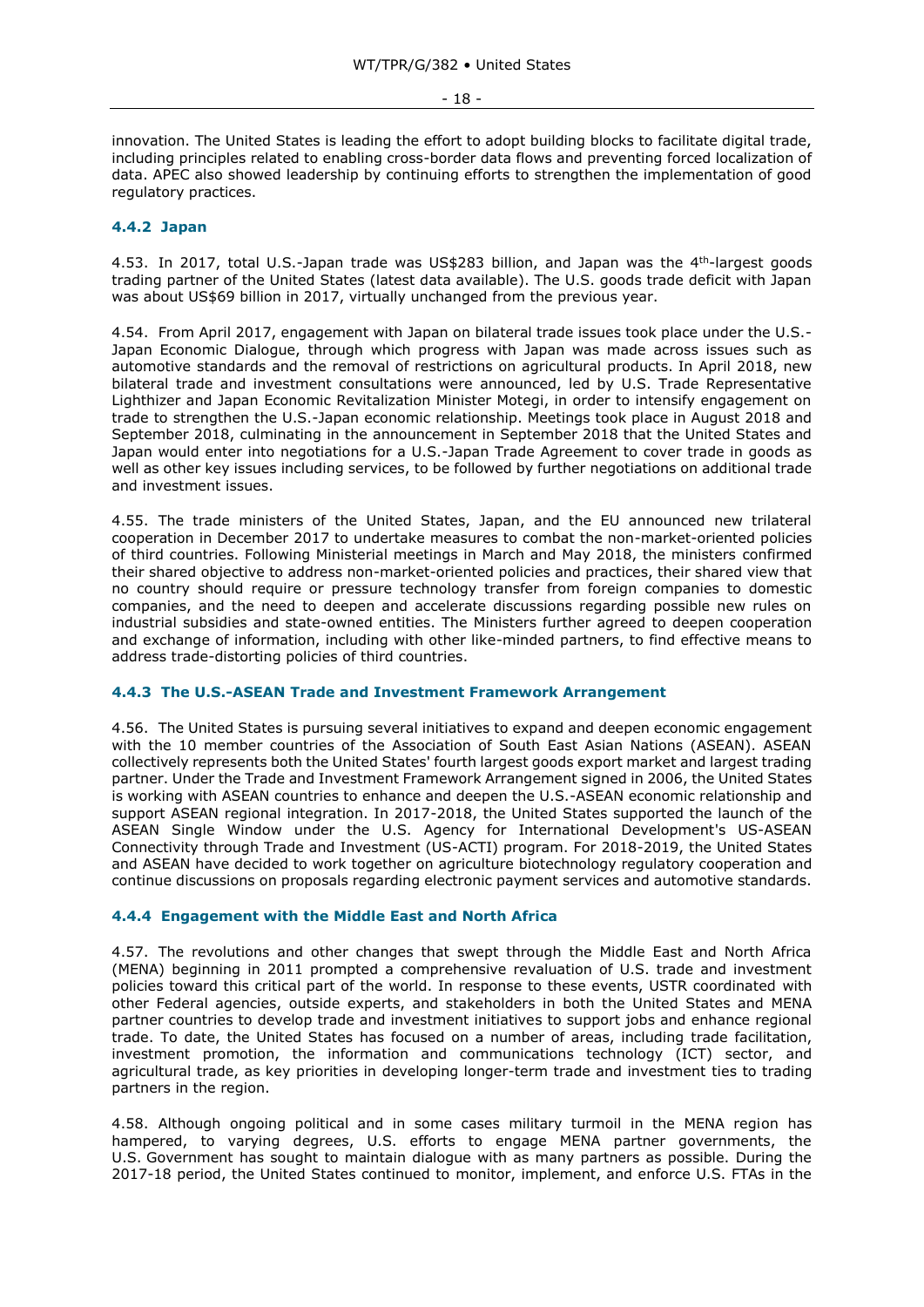region (Bahrain, Israel, Jordan, Morocco, and Oman) and held consultations under Trade and Investment Framework Agreements with Algeria, Saudi Arabia, Tunisia, and Egypt. In these discussions, the United States and partner governments have explored possible new ways to address trade and investment issues seen as important to fostering bilateral trade and investment, including with respect to customs, intellectual property, control procedures for food imports, standards development, legal harmonization, and WTO initiatives.

# <span id="page-18-0"></span>**4.4.5 U.S.–EU Trade**

4.59. The U.S. trade and investment relationship with the EU is the largest and most complex economic relationship in the world, with transatlantic trade flows (goods and services trade plus earnings and payments on investment) averaging over US\$5.3 billion each day during 2017. The total stock of transatlantic direct investment was worth US\$5.6 trillion in 2016. These enormous trade and investment flows are a key pillar of prosperity both in the United States and Europe, and countries around the world benefit from access to the markets, capital, and innovations of the transatlantic economy.

4.60. The United States interacts extensively with counterparts in the major EU governing institutions (the European Commission, the European Parliament, and the European Council) and EU member State governments on key issues for U.S. workers, farmers, and businesses, such as longstanding, systemic non-tariff barriers in the EU that impede U.S. exports of industrial and agricultural products, the protection of intellectual property rights, and joint efforts on shared concerns in third country markets.

4.61. On July 25, 2018, President Trump and European Commission President Juncker issued a joint statement in Washington announcing the formation of a bilateral Executive Working Group that would seek to reduce barriers to transatlantic trade. Ambassador Lighthizer and Commissioner Malmstrom and their teams have discussed the scope and content of the initiative several times since the end of July, and the two sides are developing priorities both for short-term and longerterm outcomes.

4.62. As noted above, the United States has been working closely with the EU and Japan at the ministerial level to address shared concerns on several issues.

4.63. Following the United Kingdom's decision in 2016 to leave the EU, the UK and the United States established the U.S.-UK Trade and Investment Working Group in July 2017 and have convened five meetings since then. The Working Group is focusing on providing commercial continuity for UK and U.S. businesses, workers, and consumers as the UK leaves the EU and exploring ways to strengthen trade and investment ties. The Working Group is also laying the groundwork for a potential, future free trade agreement once the UK has left the EU in March 2019, and exploring areas in which the two countries can collaborate to promote open markets and free and fair trade around the world.

#### <span id="page-18-1"></span>**4.4.6 China**

4.64. Since China's accession to the WTO, the United States has repeatedly attempted to work with China in a cooperative and constructive manner. Using intensive, high-level bilateral dialogues, the United States has sought to resolve significant trade irritants and also to encourage China to pursue market-oriented policies and become a more responsible Member of the WTO. These bilateral efforts have been largely unsuccessful – not because of failures by U.S. policymakers, but because Chinese policymakers were not interested in moving toward a true market economy.

4.65. The United States established its first high-level trade dialogue with China in 2003, with the elevation of the existing U.S.-China Joint Commission on Commerce and Trade (JCCT), as the U.S. Trade Representative joined the Secretary of Commerce as a U.S. chair and a Vice Premier began leading the Chinese side. Another high-level dialogue, the U.S.-China Strategic Economic Dialogue (SED), was added in 2006 with a broad focus on economic matters, including some trade and investment issues. The SED was expanded and replaced by the U.S.-China Strategic and Economic Dialogue (S&ED) in 2009. Finally, in 2017, the United States and China created the U.S.-China Comprehensive Economic Dialogue (CED), which supplanted the JCCT and the S&ED. Nevertheless, despite this constant high-level engagement over the years, these dialogues failed to generate needed shifts in the direction of Chinese policies and practices. China has shown a willingness to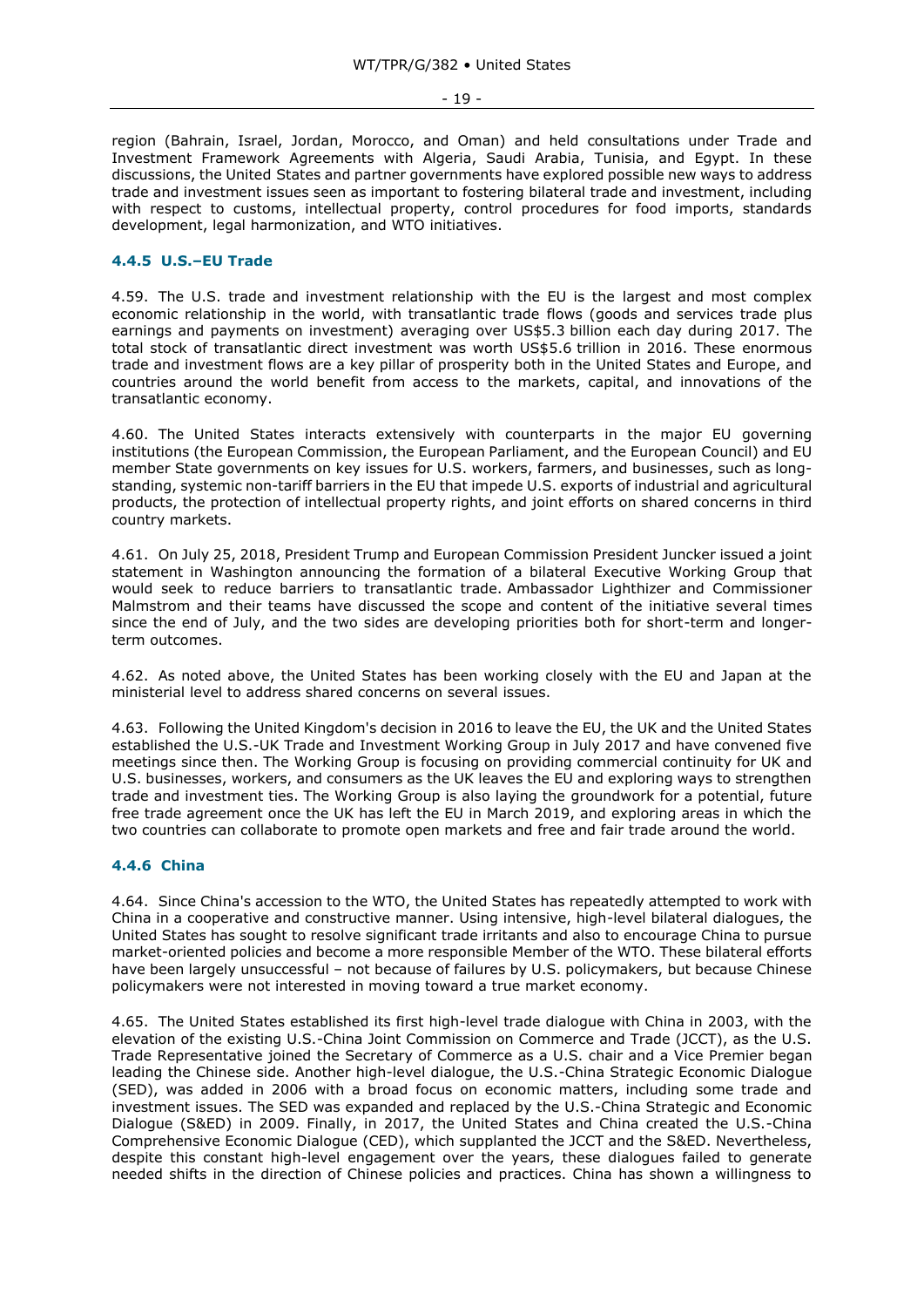take modest steps to address isolated issues, and will sometimes make broad commitments when pressed at very high levels, but it has not been prepared to follow through on significant commitments or to make fundamental changes to its trade and investment regime. Instead, China has displayed a determination to maintain the state's leading role in the economy and to continue to pursue industrial policies that promote, guide and support domestic industries while simultaneously and actively seeking to impede, disadvantage and harm their foreign counterparts, even though this approach is incompatible with the market-based approach expressly envisioned by WTO members and contrary to the fundamental principles running throughout the many WTO agreements.

4.66. In November 2017, when President Trump met with President Xi in Beijing, the U.S. side explained that it had no interest in engaging in the types of bilateral discussions pursued in the CED and in past dialogues like the JCCT, the SED and the S&ED. Instead, the United States made clear that it is seeking fundamental changes to China's trade regime, including to the problematic industrial policies that have continued to dominate China's state-led economy. Through several subsequent high-level meetings in 2018, the United States reiterated its concerns, but to date China has not taken action to address those concerns.

4.67. Going forward, the United States will continue to hold China strictly accountable for adherence to its WTO obligations. Like other WTO Members, the United States will continue to use the WTO dispute settlement mechanism as an enforcement tool and also raise concerns during meetings of WTO committees and councils in order to highlight problematic Chinese policies and practices. In addition, the United States will continue to participate in other multilateral fora, such as the Global Forum on Steel Excess Capacity. At the same time, the United States will continue to rigorously enforce U.S. trade remedy laws, in accordance with WTO rules, when U.S. interests are being harmed by unfairly traded or surging imports from China. The United States also will take all other steps necessary to rein in harmful state-led, non-market policies and practices pursued by China, even when they do not fall squarely within WTO disciplines, as evidenced by USTR's investigation of Chinese technology transfer policies and practices pursuant to Section 301 of the Trade Act of 1974, as amended.

# <span id="page-19-0"></span>**4.4.7 African Growth and Opportunity Act**

4.68. AGOA has been the cornerstone of U.S.-African engagement on trade and investment since it was enacted in 2000. By providing duty-free entry into the United States for approximately 6,500 tariff lines of products of beneficiary countries, AGOA has helped to expand and diversify two-way trade between the United States and sub-Saharan Africa, and helped to foster an improved business environment in many sub-Saharan African countries. AGOA was extended to 2025 by the Trade Preferences Extension Act of 2015. The renewed AGOA provides additional tools to support compliance with the AGOA eligibility criteria, including by providing greater flexibility to withdraw, suspend, or limit benefits under the program if it is determined that such action would be more effective than termination of AGOA eligibility. The renewed AGOA was also enhanced to promote greater regional integration by expanding rules of origin and by encouraging beneficiary countries to develop AGOA utilization strategies. In 2017, U.S. total two-way (exports plus imports) goods trade with sub-Saharan Africa was US\$39 billion. U.S. total imports under AGOA, including its Generalized System of Preferences provisions, was US\$13.8 billion and U.S. imports of non-oil goods under AGOA totalled US\$4.3 billion, a more than threefold increase since AGOA entered into force.

4.69. AGOA requires the President to monitor, review, and report to Congress bi-annually on the progress of sub Saharan African countries in meeting the AGOA eligibility criteria set out in the legislation – including, among other things, making continual progress in establishing a market based economy, rule of law, and protection of internationally recognized workers' rights. The U.S. Trade Representative makes recommendations to the President regarding which countries should be eligible for benefits based on an annual country eligibility review that takes into account information drawn from U.S. Government agencies, the private sector, non-governmental organizations, and prospective beneficiary governments. In 2018, 40 countries were eligible for AGOA benefits.

4.70. The United States-Sub-Saharan Africa Trade and Economic Cooperation Forum, informally known as the "AGOA Forum," is an annual ministerial-level meeting with AGOA-eligible countries. In July 2018, the U.S. Trade Representative led the USG delegation to the AGOA Forum held in Washington, DC. The U.S. Trade Representative and other U.S. participants met with numerous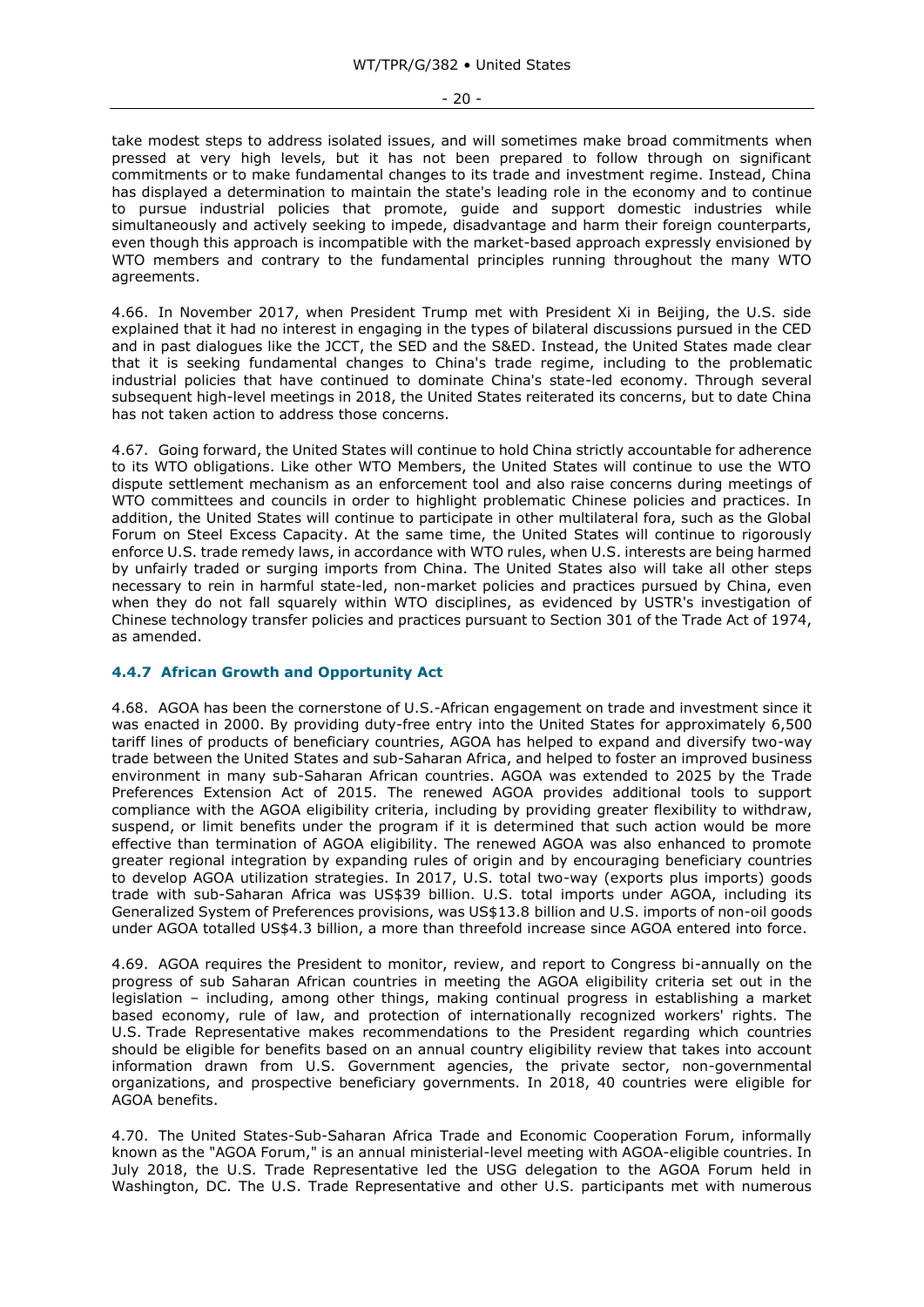African senior officials, including trade ministers, leaders of African regional economic organizations, and representatives of the African and American private sectors and civil society to discuss issues and strategies for advancing trade, investment, and economic development in Africa. The discussion topics included how to foster greater trade and investment between the United States and Africa, and how to expand that relationship beyond AGOA in the future.

4.71. In 2018, USTR published the "2018 Biennial Report on the Implementation of the African Growth and Opportunity Act."<sup>3</sup> The report provides a description of the status of trade and investment between the United States and sub-Saharan Africa, changes in country eligibility for AGOA benefits, an analysis of country compliance with the AGOA eligibility criteria, an overview of regional integration efforts in sub-Saharan Africa, and a summary of U.S. trade capacity-building efforts.

# <span id="page-20-0"></span>**4.4.8 East African Community Trade and Investment Partnership**

4.72. The United States and East Africa Community (EAC) established a Trade and Investment Partnership in 2012 to support economic integration of the EAC and enhance the U.S.-EAC trade and investment relationship. In 2013, the United States established Trade Africa as a partnership between the United States and sub-Saharan Africa to increase intra-Africa trade and investment and to expand trade and economic ties between Africa, the United States, and other global markets. From the outset, Trade Africa focused on the member states of the EAC - Burundi, Kenya, Rwanda, Tanzania, and Uganda. Subsequently, South Sudan became a member of the EAC in 2016. Trade Africa activities included helping EAC countries implement their WTO obligations under the Agreement on Trade Facilitation, the Agreement on the Application of SPS Measures, and the Agreement on TBT. Projects also included supporting these governments' development of export and AGOA strategies; strengthening the institutional capacity of trade support institutions, such as local export-import banks, investment promotion agencies, and standards bureaus; and working with port authorities and customs agencies to reduce fees, streamline customs procedures, and improve port and border management. In 2015, the United States and EAC signed the U.S.-EAC Cooperation Agreement on Trade Facilitation, SPS, and TBT to help support implementation of these WTO agreements. In 2017, the United States had a US\$1.6 billion in total (two ways) goods trade with EAC countries. U.S. goods exports to the EAC totalled US\$795 million while goods imports from the EAC totalled US\$828 million.

# <span id="page-20-1"></span>**4.4.9 Nepal Trade Preference Program**

4.73. The Trade Facilitation and Trade Enforcement Act of 2015 (TFTEA) entered into force on February 24, 2016 and directed the President to establish a country-specific preference program to grant Nepal duty-free treatment for a set of textile, apparel, and headgear products covered by 66 8-digit tariff lines in the Harmonized Tariff Schedule (HTS) with a view to assisting Nepal recover from the April 2015 earthquake and subsequent aftershocks. Due to changes in the U.S. Harmonized Tariff Schedule, the number of tariff lines for which Nepal is exempt from customs duties increased in July 2016 to 77 8-digit tariff lines. Following the determination that Nepal met certain eligibility requirements, the NTPP program was implemented by Presidential Proclamation on December 15, 2016. It is effective through December 31, 2025. In addition to the tariff preferences, the TFTEA directs the President to provide trade-related technical assistance to help Nepal implement the WTO Agreement on Trade Facilitation.

4.74. In 2017, U.S.-Nepal two-way trade totalled US\$167.8 million. U.S. imports from Nepal under the NTPP were US\$2.4 million in 2017 and accounted for 3% of total U.S. imports from Nepal. The U.S. government has made efforts to promote the utilization of the NTPP, including through the U.S.–Nepal Trade and Investment Framework Agreement (TIFA) Council meetings in April 2017 and during outreach events on the margins of the TIFA to explain and promote the NTPP to Nepali industry and government officials.

# <span id="page-20-2"></span>**4.4.10 The Caribbean Basin Initiative**

-

4.75. The programs known collectively as the Caribbean Basin Initiative (CBI) are a vital element in U.S. economic relations with its neighbours in the Caribbean. Initially launched in 1983 by the

<sup>3</sup> See: [https://ustr.gov/sites/default/files/2018%20AGOA%20Implementation.pdf.](https://ustr.gov/sites/default/files/2018%20AGOA%20Implementation.pdf)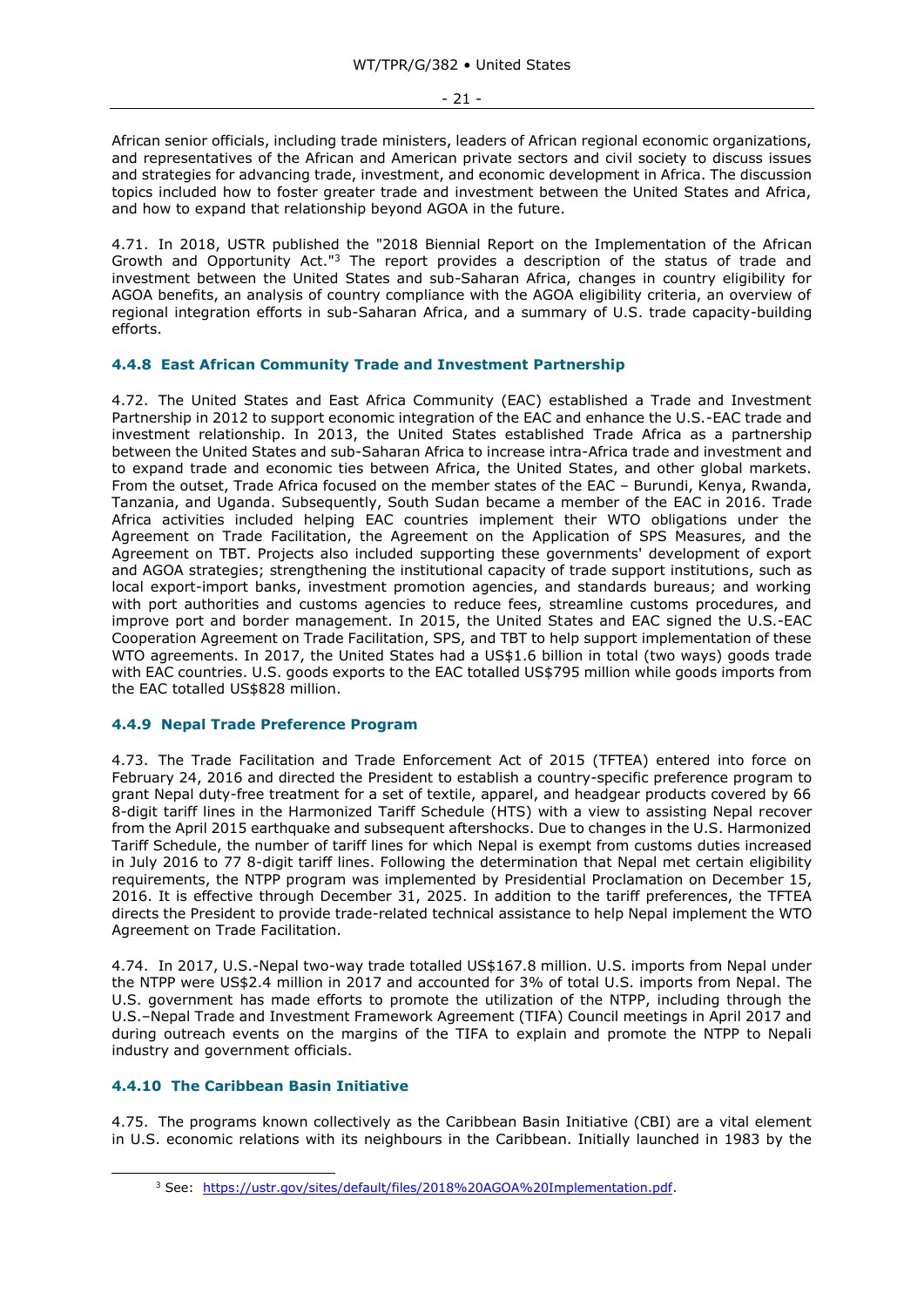#### - 22 -

Caribbean Basin Economic Recovery Act (CBERA) and substantially expanded in 2000 with the U.S.- Caribbean Basin Trade Partnership Act (CBTPA), the CBI was further expanded in the Trade Act of 2002. In addition, the United States provides substantial benefits to Haiti through the Haitian Hemispheric Opportunity through Partnership Encouragement Act of 2006 ("HOPE Act"), the Haitian Hemispheric Opportunity through Partnership Encouragement Act of 2008 ("HOPE II"), and the Haiti Economic Lift Program Act of 2010 ("HELP Act"). In 2015, Congress extended this program of unilateral support for Haiti through 2025.

4.76. Since its inception, the CBERA has helped beneficiaries diversify their exports. In conjunction with economic reform and trade liberalization by beneficiary countries, the trade benefits of the program have contributed to their economic growth. In December 2017, USTR submitted its twelfth biannual report to Congress on the operation of the CBERA. The report can be found on the USTR website. <sup>4</sup> A list of current beneficiary countries can be found in the December 2017 report. On an annual basis, USTR is required to submit a report to Congress regarding the implementation of HOPE II. The latest HOPE II Report can also be found on the USTR website.<sup>5</sup>

# <span id="page-21-0"></span>**4.5 Other Trade Activities**

-

# <span id="page-21-1"></span>**4.5.1 Protecting Intellectual Property**

4.77. Given the importance of innovation to U.S. economic growth, employment and exports, the United States places a high value on the protection and enforcement of intellectual property (IP), in both domestic and foreign markets. Domestically, Congress continues to update and improve the U.S. IP legal regime, while the Administration stresses the importance of American leadership in the innovative and creative sectors. In foreign markets, a top trade priority for the Administration is to use all possible sources of leverage to encourage other countries to open their markets to U.S. exports of goods and services, and provide adequate and effective protection and enforcement of U.S. IP rights. Toward this end, a key objective of the Administration's trade policy is ensuring that U.S. owners of IP have a full and fair opportunity to use and profit from their IP around the globe. Through engagement with trading partners, the Administration advocates for strong IP protection and enforcement in other countries for, among other things, works, phonograms, performances, brands, designs, trade secrets and inventions by U.S. creators, inventors, artists, and businesses.

4.78. Top challenges for U.S. right holders abroad include copyright piracy, which threatens U.S. exports in media and other creative content. U.S. innovators, including pharmaceutical manufacturers, also face unbalanced patent systems and other unfair market access barriers. Another leading concern is counterfeit products, which undermine U.S. trademark rights and can also pose serious threats to consumer health and safety. Additionally, inappropriate protection of geographical indications, including the lack of transparency and due process in some systems, limit the scope of trademarks and other IP rights held by U.S. producers and imposes barriers on market access for U.S.-made goods and services that rely on the use of common names, such as "feta" cheese. Another longstanding concern is the theft of trade secrets, which are often among a company's core business assets and key to a company's competitiveness. Such theft hurts American businesses, including SMEs. In addition, the reach of trade secret theft into critical commercial and defense technologies poses threats to U.S. national security interests.

4.79. The United States seeks to address these concerns through multiple avenues. One major effort is negotiating binding commitments with trading partners for the strong protection and enforcement for IP rights, including through trade agreements, as well as through WTO and OECD accession negotiations. In addition, the United States engages in other ways, by pursuing commitments and implementation of commitments through Trade and Investment Framework Agreements, Memoranda of Understanding, and Intellectual Property Protection and Enforcement work plans.

4.80. The United States actively monitors and enforces trade commitments, work that is critical to the success of negotiated outcomes. In one example, the United States requested consultations with China in March of 2018 under the WTO Dispute Resolution Understanding in DS542: *China – Certain* 

<sup>4</sup> See: [https://ustr.gov/about-us/policy-offices/press-office/reports-and-publications/2017/report](https://ustr.gov/about-us/policy-offices/press-office/reports-and-publications/2017/report-congress-operation)[congress-operation.](https://ustr.gov/about-us/policy-offices/press-office/reports-and-publications/2017/report-congress-operation)

<sup>5</sup> See: [https://ustr.gov/about-us/policy-offices/press-office/reports-and-publications/2017/hope-ii-](https://ustr.gov/about-us/policy-offices/press-office/reports-and-publications/2017/hope-ii-2017-annual-report)[2017-annual-report.](https://ustr.gov/about-us/policy-offices/press-office/reports-and-publications/2017/hope-ii-2017-annual-report)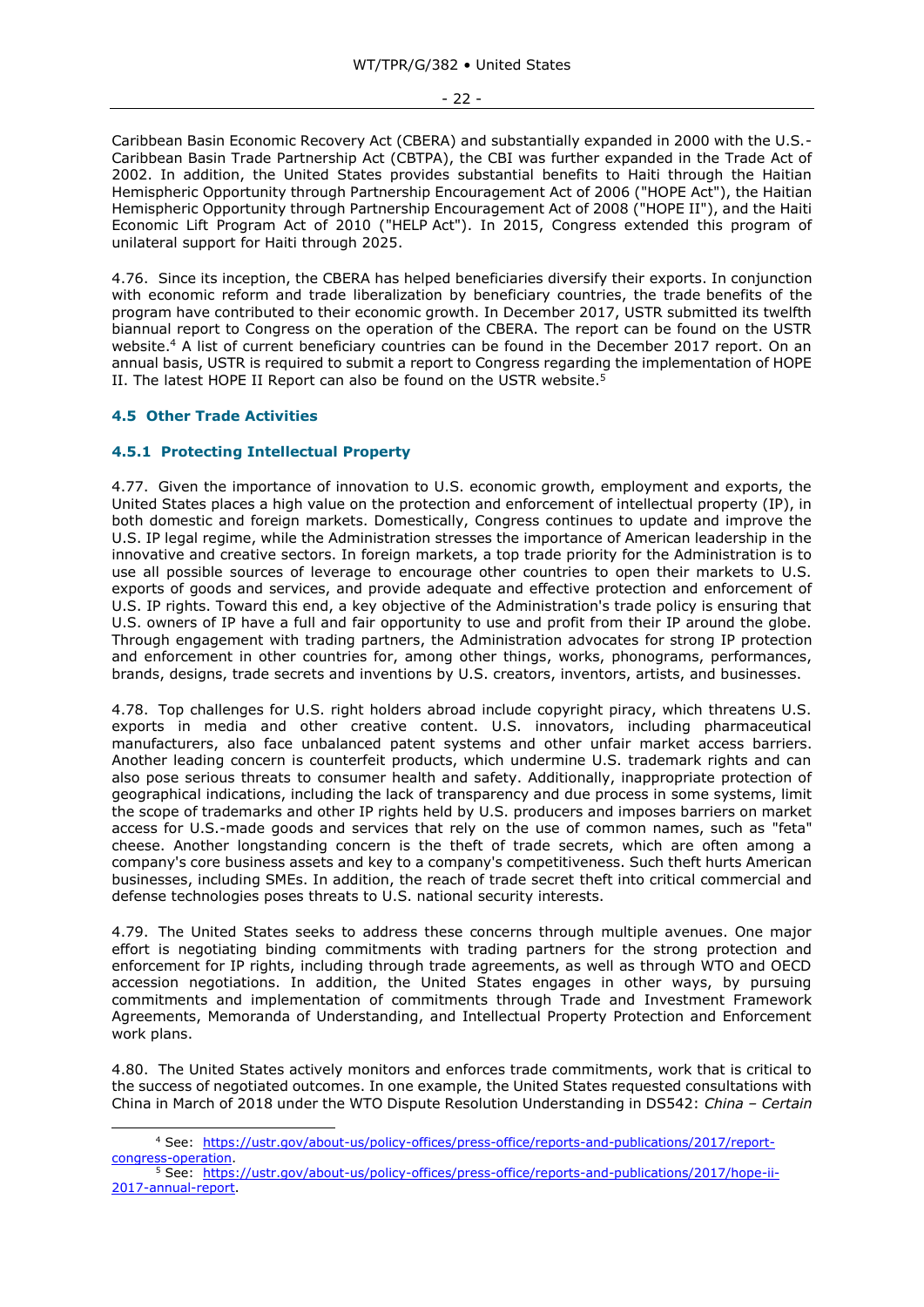Measures *Concerning the Protection of Intellectual Property Rights*. The United States also actively uses relevant enforcement provisions in its domestic law, including section 301 of the Trade Act of 1974, border enforcement measures (including in cooperation with foreign customs authorities), and criminal statutes as they may apply, including as to the misappropriation of trade secrets. The United States promotes the protection and enforcement of IP rights through multilateral vehicles including the WTO Council on Trade-Related Intellectual Property Rights, the Asia Pacific Economic Cooperation, G7, G20, and other fora. (Section 4.2 above provides additional information on U.S. enforcement efforts, including the investigation into China's Acts, Policies, and Practices Related to Technology Transfer, Intellectual Property, and Innovation Under Section 301 of the Trade Act of 1974.)

4.81. An important additional avenue for bilateral engagement is USTR's annual Special 301 Report and the related Out-of-Cycle Review of Notorious Markets. Pursuant to statute, USTR must identify those countries that deny adequate and effective protection for IP rights or deny fair and equitable market access for persons that rely on IP protection, which may lead to designation as a "Priority Foreign Country." In addition, USTR has created a Special 301 "Priority Watch List" (PWL) and "Watch List" (WL), placement on which indicates that particular problems exist in the listed country with respect to IP protection, enforcement, or market access for persons relying on IP. Countries placed on the PWL receive increased attention in bilateral discussions with the United States concerning the identified problem areas. USTR develops an action plan for each foreign country identified on the PWL for at least one year. USTR also conducts an annual Out-of-Cycle Review of Notorious Markets focused on online and physical marketplaces that are reportedly engaged in piracy and counterfeiting and have been the subject of enforcement action or that may merit further investigation for possible IP infringements.

4.82. Also critical to U.S. trade policy in the arena of IP protection and enforcement is technical assistance and capacity building. The U.S. Government collaborates with various trading partners on IP-related training and capacity building around the world. Domestically and abroad, bilaterally, and in regional groupings, the U.S. Government remains engaged in building stronger and more effective systems for the protection and enforcement of IP. Various U.S. government agencies provide sustained and valuable contributions, including but not limited to the Department of Commerce's Commercial Law Development Program; the U.S. Patent and Trademark Office, through its Office of Policy and International Affairs, which includes the Global Intellectual Property Academy; the U.S. Department of State's International Visitors Leadership Program and its Global Intellectual Property Law Enforcement Coordinator program; as well as trainings provided by the Department of Justice's Intellectual Property Law Enforcement Coordinator, U.S. Immigration and Customs Enforcement Homeland Security Investigations and the United States Copyright Office. Through these combined efforts, the United States is committed to ensuring that U.S. owners of IP have a full and fair opportunity to use and profit from their IP around the world.

# <span id="page-22-0"></span>**4.5.2 Promoting Digital Trade**

4.83. The United States places great importance on electronic commerce (or "digital trade"), which plays a crucial role in strengthening and supporting firms in every sector of the economy. Since the last U.S. Trade Policy Review, the United States has advanced engagement on digital trade issues across a range of fora, and worked to combat a rising tide of barriers to digital trade around the world.

4.84. At the WTO's 11th Ministerial Conference in December 2017, the United States joined 70 other Members in announcing a commitment to initiate exploratory work on negotiations on electronic commerce. Since then, the United States has been actively engaged in this initiative, and worked to ensure that it is a productive forum to advance a liberal global environment for digital trade. The United States also joined a consensus among WTO Members to maintain a moratorium on duties on electronic transmissions and to continue the longstanding Work Program on Electronic Commerce.

4.85. On 30 September 2018, the United States, Mexico, and Canada completed a comprehensive renegotiation of the NAFTA. The new United States-Mexico-Canada Agreement (USMCA) contains the most advanced digital trade rules that will make this agreement a model moving forward. The United States regularly raises digital trade issues bilaterally, including in consultations with FTA partners, in Trade and Investment Framework Agreement meetings, and other engagements. The United States also engages in conversation on digital trade issues in international fora such as the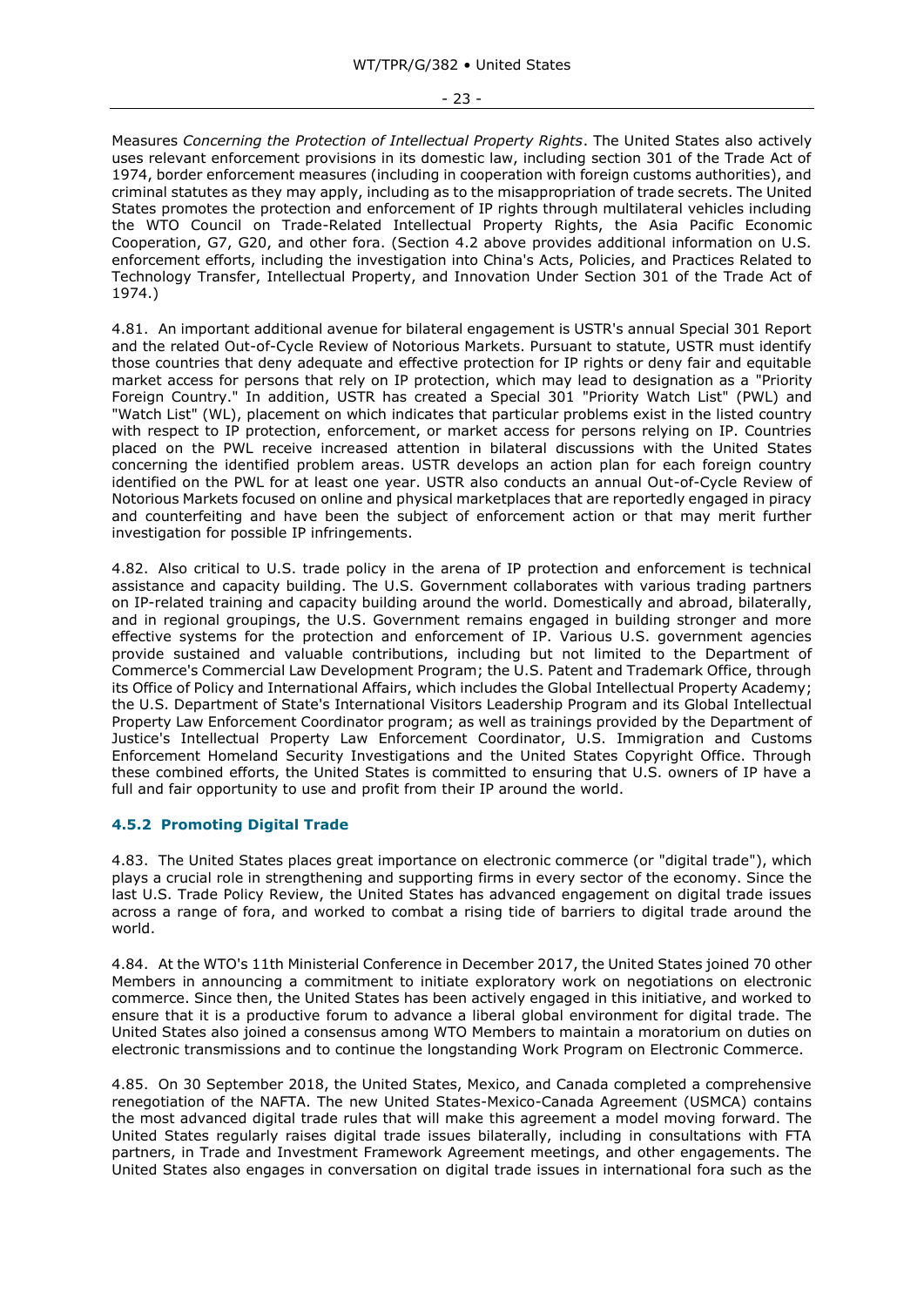#### - 24 -

G20, APEC, and the OECD, using these platforms to bring attention to harmful barriers to digital trade.

# <span id="page-23-0"></span>**5 TRADE-RELATED CAPACITY BUILDING INITIATIVES**

5.1. Trade policy and development assistance are key tools that together can help alleviate poverty and improve opportunities. Through "Aid for Trade," the United States focuses on helping developing countries into the global trading community. Support to countries, in the form of training and technical assistance, can help them make decisions about the benefits of trade arrangements and reforms, implement their international and regional obligations to bring certainty to their trade regimes, and enhance these countries' ability to take advantage of the opportunities of the multilateral trading system to compete in the global economy. Accordingly, U.S. assistance addresses a broad range of issues so that communities, rural areas, and small businesses, including female entrepreneurs, benefit from trade rules negotiated in the WTO and in other trade fora. The United States promotes trade and economic growth in developing countries through a wide range of trade capacity-building (TCB) activities.

5.2. An important element of this TCB work involves coordinating U.S. Government technical assistance activities with those of the international institutions in order to identify and take advantage of donor synergies in programming and to avoid duplication. These institutions include the WTO, the World Bank, the IMF, the regional development banks, and the United Nations. The United States, led by USTR at the WTO, by the Treasury Department at various international financial bodies, and by the State Department at the United Nations, works in partnership with these institutions and other donors to ensure that, where appropriate, trade-related assistance is an integral component of development programs tailored to the circumstances within each developing country.

5.3. The efforts of the United States, both through bilateral assistance and through multilateral institutions, build on a longstanding commitment to help partner countries benefit from the opportunities provided by the global trading system. U.S. bilateral assistance includes programs such as targeted assistance for developing countries participating in U.S. preference programs and coordination of assistance through Trade and Investment Framework Agreements. The United States also provides bilateral assistance to developing countries to enable them to work with the private sector and non-governmental organizations to transition to a more open economy, to prepare for WTO negotiations, and to abide by their trade obligations.

# <span id="page-23-1"></span>**5.1 WTO-Related U.S. Trade-Related Assistance**

5.4. International trade can play a major role in the promotion of economic growth and the alleviation of poverty, and the United States recognizes that TCB can facilitate more effective integration of developing countries into the international trading system and enable them to benefit further from global trade. The United States has and will continue to directly support the WTO's trade-related technical assistance efforts. As a major bilateral provider of TCB assistance, the United States has remained an active partner in the WTO's Aid for Trade discussion.

5.5. The United States supports the trade-related assistance activities of the WTO Secretariat through voluntary contributions to the Doha Development Agenda Global Trust Fund. In September 2017, the United States pledged an additional US\$600,000 to the trust fund. Taking into account this contribution, total U.S. contributions to the WTO have amounted to more than US\$17 million since 2001.

5.6. The United States provides technical support to countries that are in the process of acceding to the WTO and for post-accession implementation. Among current accession applicants, Algeria, Azerbaijan, Belarus, Bosnia and Herzegovina, Ethiopia, Iraq, Lebanon, Serbia, and Uzbekistan received U.S. technical assistance in their accession processes. In addition, Afghanistan, Georgia, Kazakhstan, the Kyrgyz Republic, Tajikistan, and Ukraine continue to receive assistance with implementing their membership commitments.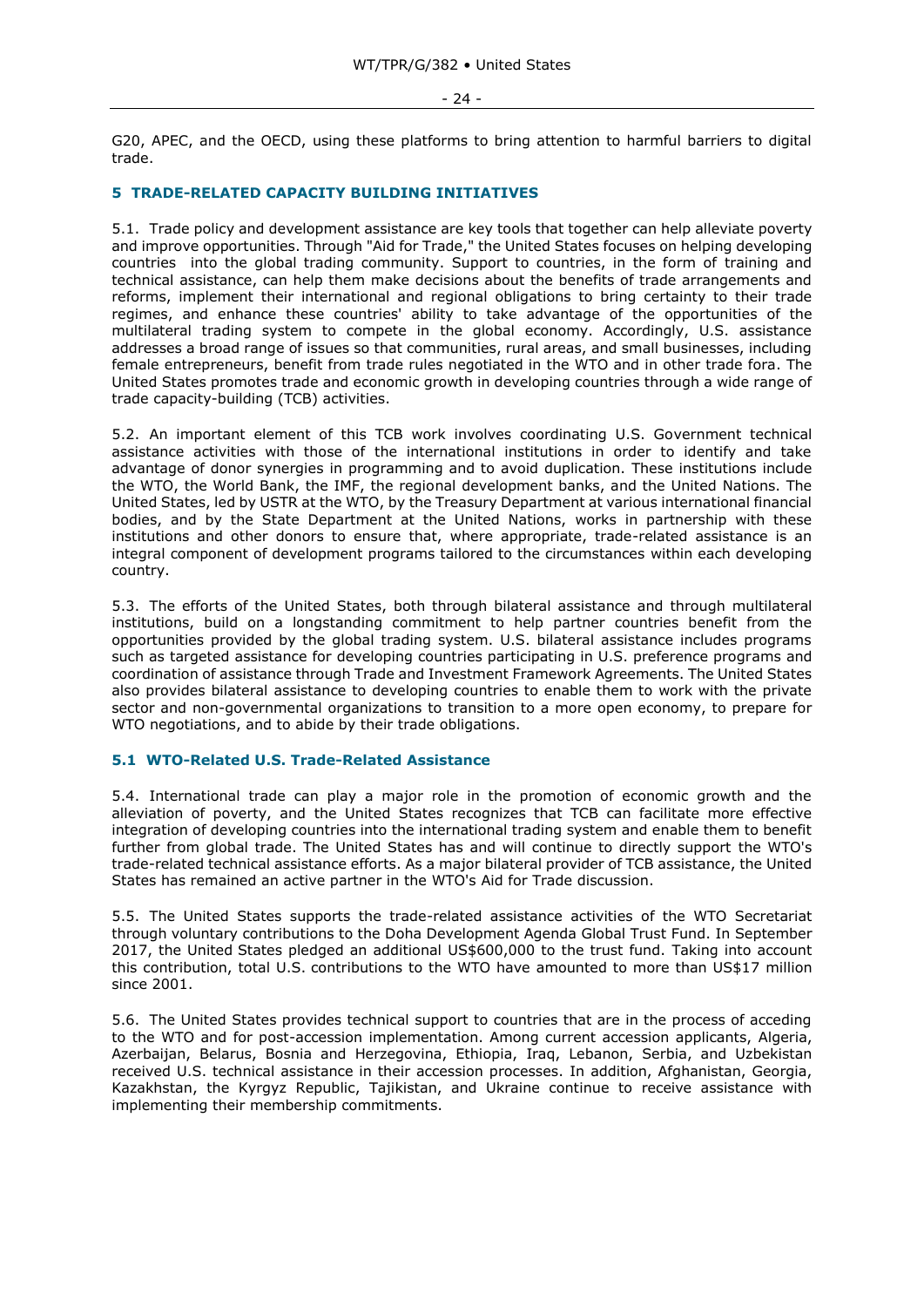#### <span id="page-24-0"></span>**5.2 The Enhanced Integrated Framework**

5.7. The Enhanced Integrated Framework (EIF) is a multi-organization, multi-donor program that operates as a coordination mechanism for trade-related assistance to least-developed countries (LDCs) with the overall objective of integrating trade into national development plans. The United States supports the EIF through complementary bilateral assistance to EIF participating countries. U.S. Agency for International Development (USAID) bilateral assistance to LDC participants supports initiatives both to integrate trade into national economic and development strategies and to address high priority capacity building needs designed to accelerate integration into the global trading system.

# <span id="page-24-1"></span>**5.3 Trade Capacity-Building Initiatives for Africa**

5.8. As discussed earlier, in July 2013, the United States launched "Trade Africa" with the five members of the East African Community (EAC). The United States subsequently expanded the Trade Africa initiative to Cote d'Ivoire, Ghana, Mozambique, Senegal, and Zambia, and it committed to provide technical support on trade matters to the Economic Community of West African States (ECOWAS). Cooperation between the United States and its Trade Africa partners – including through technical and capacity building assistance – could help the latter meet their WTO obligations under the Agreement on the Application of Sanitary and Phytosanitary (SPS) Measures, the Agreement on Technical Barriers to Trade (TBT), and the Agreement on Trade Facilitation, foster an improved business climate, and address capacity issues that constrain trade.

5.9. The United States has boosted TCB assistance through Trade and Investment Hubs on the continent, which are expected to facilitate over US\$200 million in new investments and foster the creation of 37,000 jobs by 2020. Under this initiative, USAID expanded its flagship Trade Hubs into Trade and Investment Hubs (Hubs). These Hubs, located in Accra, Ghana; Pretoria, South Africa; and Nairobi, Kenya, implement new and innovative initiatives to reduce bottlenecks along major trade corridors, as well as boost exports through the formation of sustainable business associations with international membership. The Hubs are responsible for creating Source Africa, the continent's largest apparel trade show. Moreover, the Hubs support implementation of the Feed the Future initiative to help improve food security by integrating regional markets and reducing the time and cost to move goods from areas of surplus to those of deficit. Supporting such investment allows key value chains to scale up, reaching tens of thousands of smallholder farmers, and create stable, longterm employment opportunities.

5.10. The U.S. Department of Agriculture's Foreign Agricultural Service (FAS) administers a number of agricultural technical assistance, training, and research programs in sub-Saharan Africa. USDA's capacity-building program objectives are to increase agricultural trade both regionally and with the United States, help develop trade policies based on sound science, support agricultural sector growth in partner countries, and promote regional food security. To this end, FAS administers programs to support SPS regulatory and policy development and improvements that will help decrease international trade constraints. This capacity building creates regional frameworks for countries to develop equivalent SPS systems that govern regional trade, including transboundary animal disease and plant pest monitoring, control, and emergency response. In addition, FAS capacity building is helping to develop food monitoring systems that will both ensure exported foods meet international requirements and that will safeguard domestic food supplies from chemical and microbiological contamination. USDA also provides support to these countries through its Food for Progress program, which encourages development of the agriculture sector and market development. USDA further supports the West African cotton sector through its research and exchange programs, specifically the Borlaug and Cochran Programs.

5.11. The Millennium Challenge Corporation (MCC) works in partnership with well-governed developing countries to tackle the most critical obstacles to private investment and economic growth to fulfil the agency's core mission: to reduce poverty through economic growth. While MCC's program with each country is different, many partner countries place a high priority on increasing their competitiveness and facilitating domestic commerce as well as regional and international trade. Since MCC was created in 2004, the agency has invested more than US\$7 billion in trade-related assistance to developing countries, and more than half of that has gone to 14 sub-Saharan African countries through 16 MCC compact grant programs. This assistance focuses on trade-related infrastructure such as roads and electricity, improving the productivity of small and medium-sized businesses and export-oriented industries, and leveraging policy and regulatory reforms. Such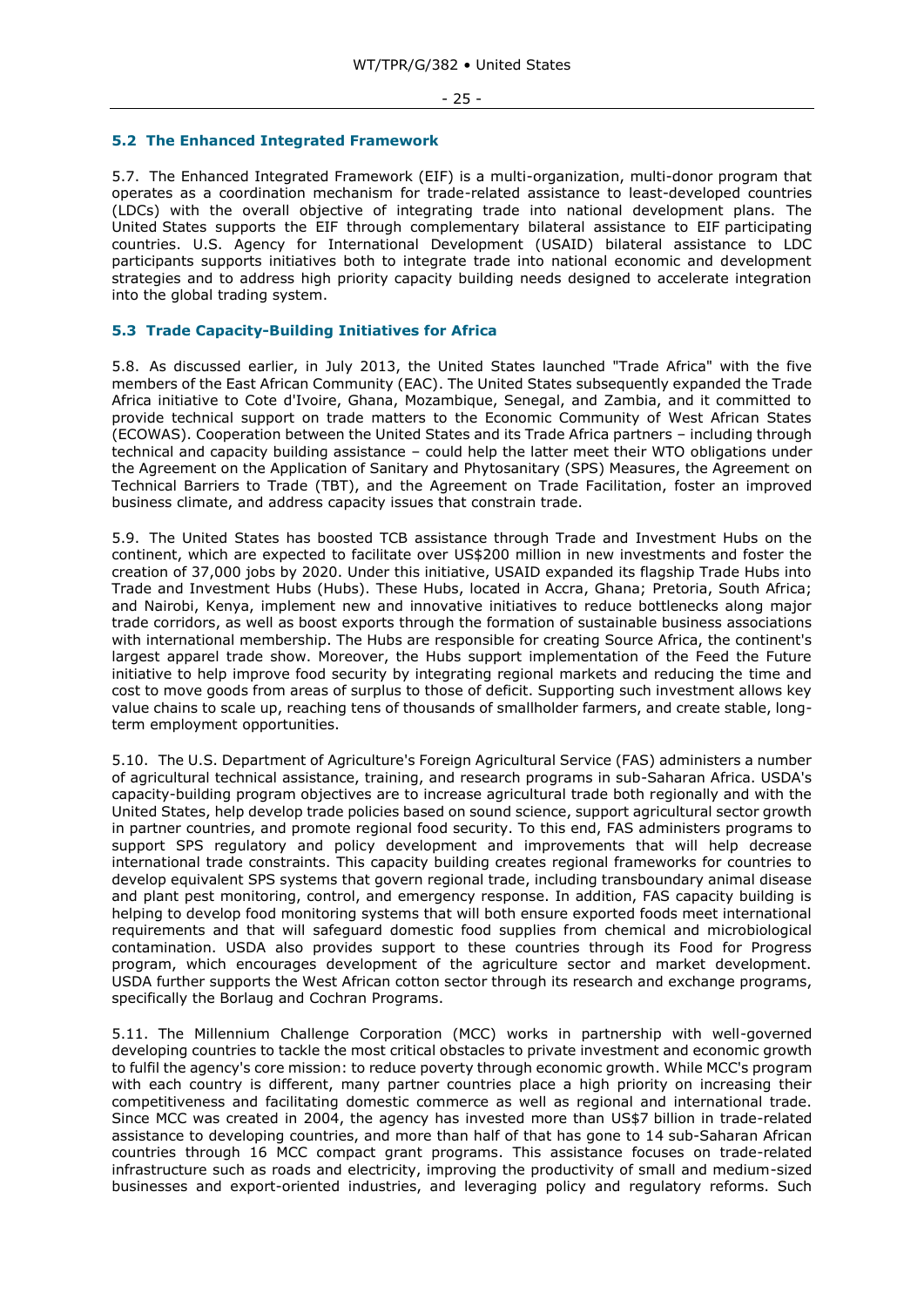support allows countries to expand their export-oriented sectors and better utilize AGOA. Major projects have included expansions to the principal sea ports of Benin and Cape Verde, upgrades to Mali's international airport, electricity sector investments in Benin, Ghana, Liberia, Malawi, and Tanzania, and roads for commerce in Burkina Faso, Cote d'Ivoire, Ghana, Liberia, Mozambique, Senegal, and Tanzania. Congress recently passed legislation giving MCC the authority to make regional investments through concurrent compact grant programs designed to address cross-border constraints to trade and economic growth.

5.12. The U.S. Trade and Development Agency (USTDA), the U.S. Government's project preparation agency, works to reduce barriers to financing infrastructure. In support of Trade Africa goals, USTDA increased its portfolio in Africa by two-thirds to stimulate the infrastructure development Africa requires to trade globally. This early-stage investment across 30 projects, including ports, airports, electricity, and telecom, and has the potential to mobilize more than US\$2 billion in private and public financing during implementation. USTDA also facilitated eight reverse trade missions, in which 120 public and private sector delegates from 19 countries in sub-Saharan Africa participated, increasing their capacity to make informed investment decisions in their infrastructure investments.

5.13. Since 2005, the United States has mobilized its development agencies to help the West African countries of Benin, Burkina Faso, Chad, Mali, and Senegal address obstacles they face in the cotton sector. MCC, USAID, and USDA continue to work with these nations as they seek to develop a coherent long-term development strategy to improve prospects in the cotton sector. Elements of such a strategy address key challenges such as improved productivity and domestic reforms. The United States will continue to coordinate with the WTO, World Bank, the African Development Bank, and others as part of the multilateral effort to address the development aspects of cotton. This includes the active participation of the United States in the WTO Secretariat's periodic meetings with donors and recipient countries to discuss the trade, development, and reform aspects of cotton.

# <span id="page-25-0"></span>**5.4 Standards Alliance**

5.14. In November 2012, the United States launched a U.S.-sponsored assistance facility called the "Standards Alliance" with the goal of building capacity among developing countries to implement the WTO Agreement on TBT. The Standards Alliance provides resources and expertise to enable developing countries to effectively implement the Agreement on TBT. The focus of these efforts in developing countries includes efforts: to improve practices related to notification of technical regulations and conformity assessment procedures to the WTO; to strengthen domestic practices related to adopting relevant international standards; and to clarify and streamline regulatory processes for products.

5.15. In May 2013, USAID and the American National Standards Institute (ANSI) entered into a public-private partnership that coordinates private-sector subject matter experts from ANSI member organizations in the delivery of training and other technical exchange with interested Standards Alliance countries on international standards and best practices. During the period under review, the first phase of the Standards Alliance, which included activities in up to 10 markets representing a variety of geographical regions and levels of economic development, ended. A second phase, which covers five countries in sub-Saharan Africa (Cote d'Ivoire, Ghana, Mozambique, Senegal, and Zambia) began. In consultation with TPSC member agencies and private sector experts, ANSI reviewed the applications received based on consideration of bilateral trade opportunities, available private sector expertise that may be leveraged, demonstrated commitment and readiness for assistance, and potential development impact.

5.16. Between 2016 and 2018, the Standards Alliance completed over 20 TBT-related trainings, workshops, and delegation visits for participants from 50 countries. These capacity-building activities have bolstered Standards Alliance countries' understanding and application of TBT-related mechanisms. Highlights from the last two-year period of Standards Alliance implementation include a series of programs on conformity assessment for the African Organisation for Standardization (ARSO), several conferences and workshops on good regulatory practices, as well as work on regulatory impact assessment.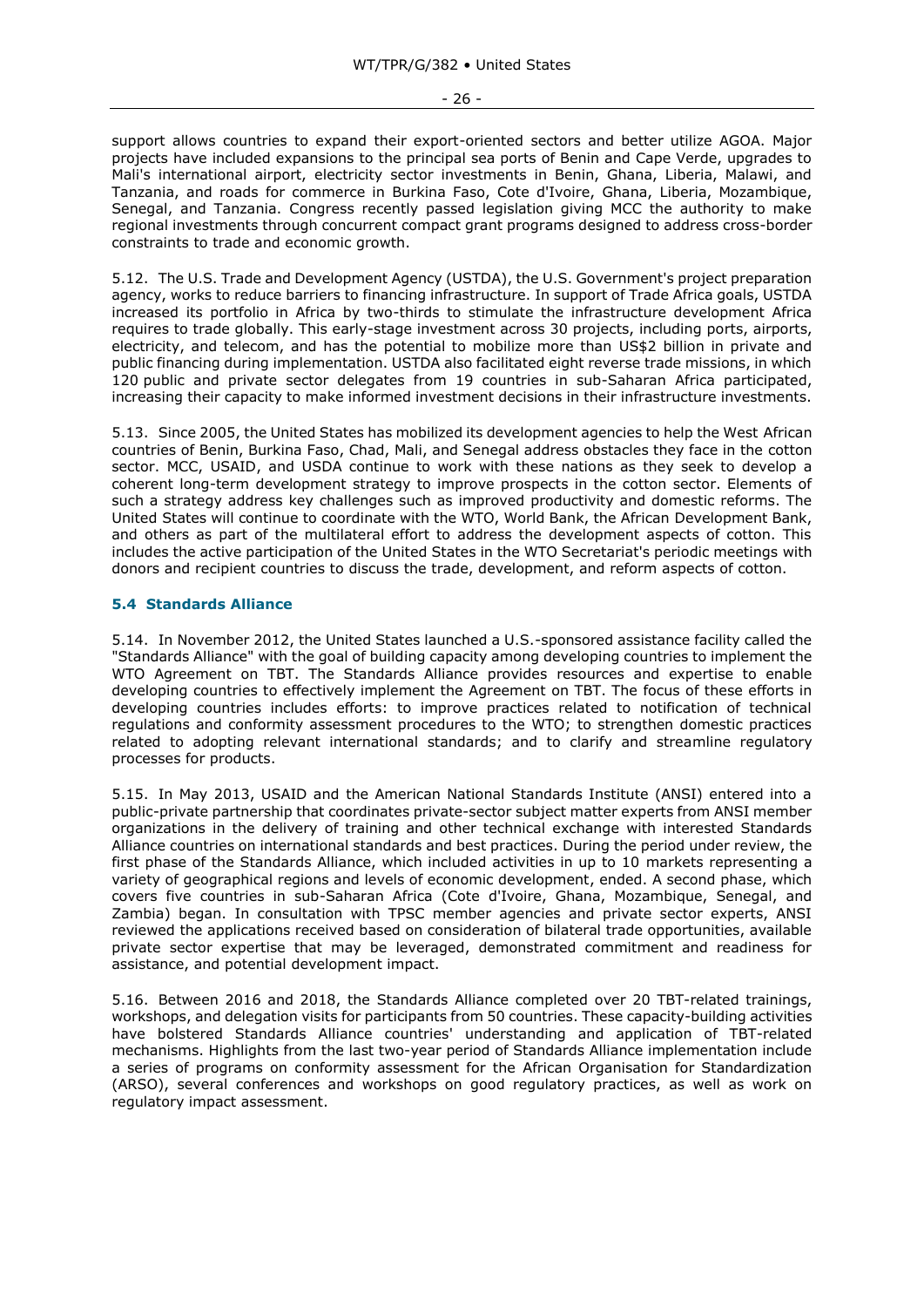#### - 27 -

#### <span id="page-26-0"></span>**6 TRADE AND THE ENVIRONMENT**

6.1. Since the last U.S. Trade Policy Review, the United States made significant progress on a range of trade and environment matters in multiple fora, including through multilateral, regional and bilateral trade initiatives.

6.2. In August 2017, the United States, Mexico, and Canada formally launched the renegotiation of the NAFTA. On 30 September 2018, the United States, Mexico, and Canada completed a comprehensive renegotiation of the NAFTA, including the most comprehensive set of enforceable environmental obligations of any previous U.S. trade agreement. These include commitments relating to harmful fisheries subsidies; wildlife trafficking; illegal, unreported, and unregulated (IUU) fishing; the protection of marine species; marine litter; sustainable forest management; air quality; and public participation and environmental cooperation.

6.3. The United States has also continued to prioritize implementation of the FTAs currently in force. For example, the United States used a unique monitoring tool under our bilateral trade agreement with Peru in 2016 to verify that a particular timber shipment exported from Peru to the United States complied with all Peruvian laws and regulations. Following issuance of this verification report, which revealed significant levels of illegally harvested timber in that shipment, Peru agreed to undertake various reforms to address ongoing challenges of illegal logging. In 2017, the United States determined that Peru had made insufficient progress in implementing these agreed upon and necessary reforms, and on October 10, 2017, USTR took unprecedented action by instructing the U.S. Customs and Border Protection (CBP) to deny entry of future timber shipments from the Peruvian exporter subject to the 2016 verification request. In February 2018, the United States requested that Peru conduct a second timber verification, this time of three separate timber shipments exported from Peru to the United States. Peru's investigation could not establish that one of the shipments was compliant with Peru's laws, regulations, and other measures on the harvest and trade of timber products. The United States will continue to engage with Peru to address remaining challenges to combating illegal logging highlighted by the verification.

6.4. Since the last TPR, the United States kept up substantial engagement with other FTA partners. In particular, the United States had senior-level meetings with officials from Bahrain, Central America and the Dominican Republic, Chile, Colombia, Oman, Panama, and Singapore to discuss implementation of and monitor progress under the environment chapters of our FTAs with those partners. These engagements were also opportunities to review, and in some cases, update, the environmental cooperation work programs that help to support implementation of the environment chapters of U.S. FTAs. The United States also engaged with Trade and Investment Framework Agreement partners, notably Indonesia, Malaysia, the Philippines, and Vietnam, and consulted on a wide range of issues related to trade and investment, including trade-related environmental issues such as wildlife trafficking and IUU fishing.

6.5. In APEC, the United States worked with other Asia-Pacific economies through the Experts Group on Illegal Logging and Associated Trade to improve the capacity of APEC customs officials to combat illegal logging and associated trade, including by hosting a customs officials workshop held in Ho Chi Minh City, Vietnam on August 18-19, 2017. The United States also led the development of a Customs Best Practices Resource Tool designed to assist APEC customs officials in identifying illegal timber shipments and taking appropriate action. As part of this work, the United States strengthened partnerships with international and nongovernmental organizations, such as Interpol and The Nature Conservancy, who play an important role in combating illegal logging and associated trade globally. The United States also concluded an initiative to facilitate trade and investment in sustainable materials management solutions under APEC's Regulatory Cooperation Advancement Mechanism in 2017.

6.6. The United States is also committed to combating wildlife trafficking and IUU fishing through a variety of means, including by using existing and future U.S. FTAs, environmental cooperation mechanisms, and other trade-related initiatives. For example, the United States has consistently raised these areas for discussion and collaboration in meetings under the Environment Chapters of our FTAs and included them in recent environmental programs. In October 2016, the Eliminate, Neutralize, and Disrupt (END) Wildlife Trafficking Act of 2016 became law, with the objectives of supporting anti-poaching efforts on a global scale, strengthening the capacity of partner countries to combat wildlife trafficking, and designating major wildlife trafficking countries for further strategic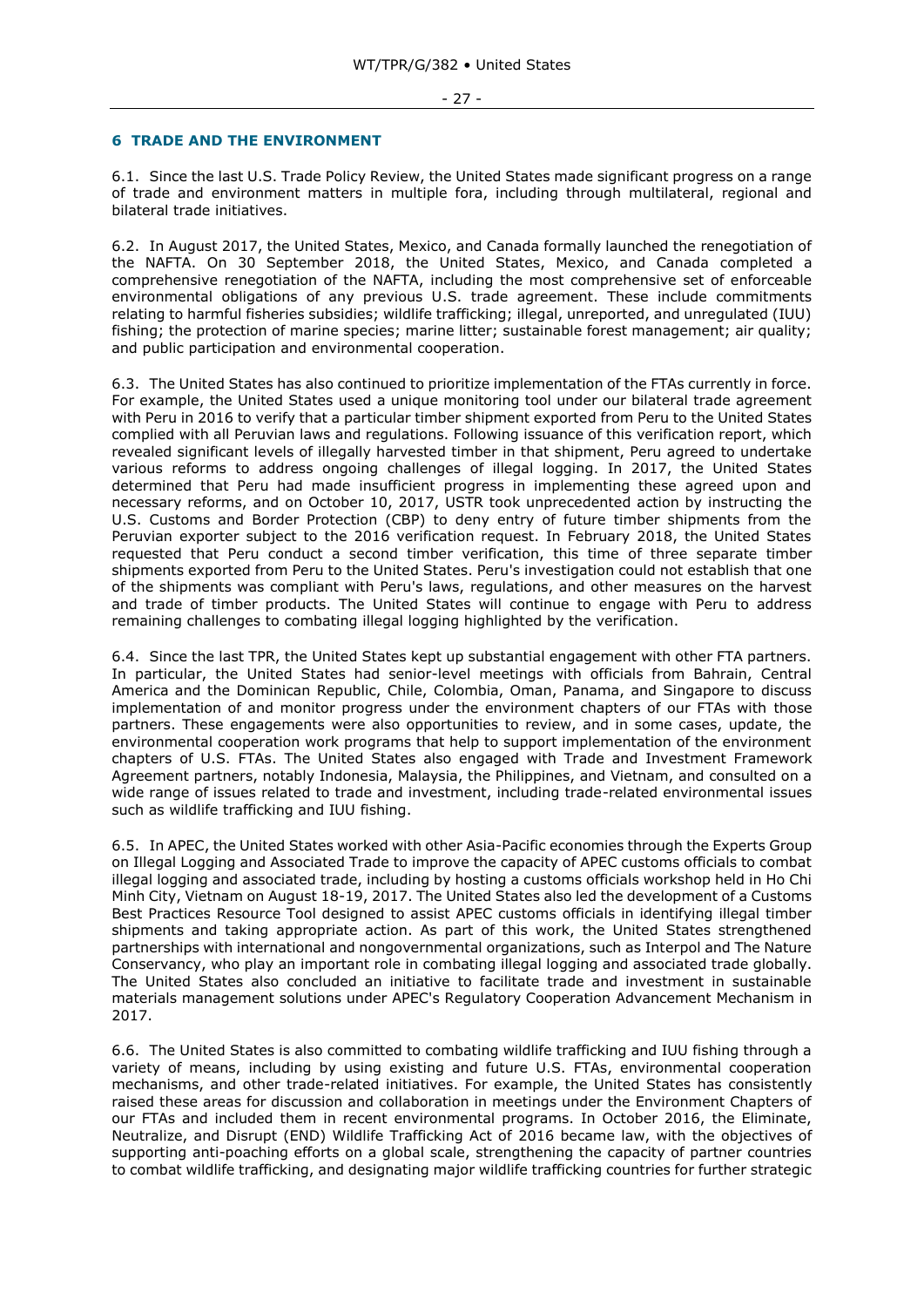collaboration with the United States.<sup>6</sup> The President issued an Executive Order on February 9, 2017 that called for strengthened enforcement, including with respect to the "the illegal smuggling and trafficking of humans, drugs or other substances, wildlife, and weapons…." <sup>7</sup> Multiple U.S. government agencies participate in implementing the President's Executive Order and the END Wildlife Trafficking Act.

6.7. In regards to IUU fishing, the National Oceanic and Atmospheric Administration (NOAA) published a final rule in December 2016 establishing a Seafood Import Monitoring Program (SIMP) to combat IUU fishing and seafood fraud.<sup>8</sup> The SIMP establishes reporting and recordkeeping requirements for imports of 13 at-risk species needed to prevent IUU-caught or misrepresented seafood from entering U.S. commerce. The U.S. importer of record is required to report and retain key data from the point of harvest to the point of entry into U.S. commerce. The rule's requirements took effect for 11 of the species on January 1, 2018: tunas (Albacore, Bigeye, Skipjack, Yellowfin, and Bluefin), swordfish, sharks, Atlantic and Pacific cod, grouper, red snapper, and sea cucumber. The requirements for the remaining two species, shrimp and abalone, will take effect on December 31, 2018. U.S. government agencies are actively engaged in outreach to trading partners to assist with implementation efforts.

# <span id="page-27-0"></span>**7 TRADE AND LABOR**

7.1. Ensuring respect for workers' rights is a core value, and the trade policy agenda of the United States includes a strong commitment to ensuring that American workers and their families as well as workers around the world benefit from trade. On 30 September 2018, the United States, Mexico, and Canada completed a comprehensive renegotiation of the NAFTA, including the strongest labor provisions of any U.S. trade agreement. The new United States-Mexico-Canada Agreement includes a Labor Chapter with enforceable rules that protect the rights of freedom of association and collective bargaining; prohibit trade in goods produced by forced labor, including forced child labor; address violence against workers exercising their rights; ensure that migrant workers are protected under labor laws; and establish mechanisms to monitor and address labor concerns.

7.2. The United States has continued its efforts to enhance U.S. Government engagement with trade partners through formal trade agreement mechanisms to improve respect for internationally recognized labor rights and to increase monitoring and enforcement of trade agreement labor provisions. Since the last TPR, the United States held senior-level meetings with officials from Bahrain, Central America and the Dominican Republic, Colombia, Mexico, Peru, and the Republic of Korea to discuss implementation of and monitor progress under the labor chapters of our FTAs with those partners. These meetings also provided opportunities to discuss labor cooperation initiatives that support implementation of the labor chapters of U.S. FTAs. The United States also continues to enhance its engagement with trade partners on labor rights through trade preference programs, and other means. In 2017 and 2018, the United States discussed labor rights issues with several countries as part of meetings held under Trade and Investment Framework Agreements, including with Algeria, Indonesia, Vietnam, Malaysia, Cambodia, and the Philippines.

7.3. As an important component of the Administration's trade agenda, the Trade Adjustment Assistance (TAA) programs assist U.S. workers adversely affected by global competition. The TAA Program was renewed by the Trade Adjustment Assistance Reauthorization Act of 2015 (TAARA), and ensures that workers harmed by foreign trade have the best opportunity to acquire skills and credentials for sustainable reemployment. The TAA Program currently offers the following services to eligible workers: training, out of area job search and relocation allowances, weekly income support (Trade Readjustment Allowances (TRA)), wage supplements for older workers (RTAA), and a health coverage tax credit to eligible TAA recipients. In FY2017, US\$716,364,000 was available to carry out the program.

<sup>-</sup><sup>6</sup> Eliminate, Neutralize, and Disrupt (END) Wildlife Trafficking Act of 2016,

<https://www.congress.gov/bill/114th-congress/house-bill/2494/text> (signed into law on October 9, 2016). <sup>7</sup> Presidential Executive Order on Enforcing Federal Law with Respect to Transnational Criminal

Organizations and Preventing International Trafficking, [https://www.whitehouse.gov/presidential](https://www.whitehouse.gov/presidential-actions/presidential-executive-order-enforcing-federal-law-respect-transnational-criminal-organizations-preventing-international-trafficking/)[actions/presidential-executive-order-enforcing-federal-law-respect-transnational-criminal-organizations](https://www.whitehouse.gov/presidential-actions/presidential-executive-order-enforcing-federal-law-respect-transnational-criminal-organizations-preventing-international-trafficking/)[preventing-international-trafficking/](https://www.whitehouse.gov/presidential-actions/presidential-executive-order-enforcing-federal-law-respect-transnational-criminal-organizations-preventing-international-trafficking/) (February 9, 2017).

<sup>&</sup>lt;sup>8</sup> Magnuson Stevens Fishery Conservation and Management Act: Seafood Import Monitoring Program, 81 FR 88975 (December 9, 2016).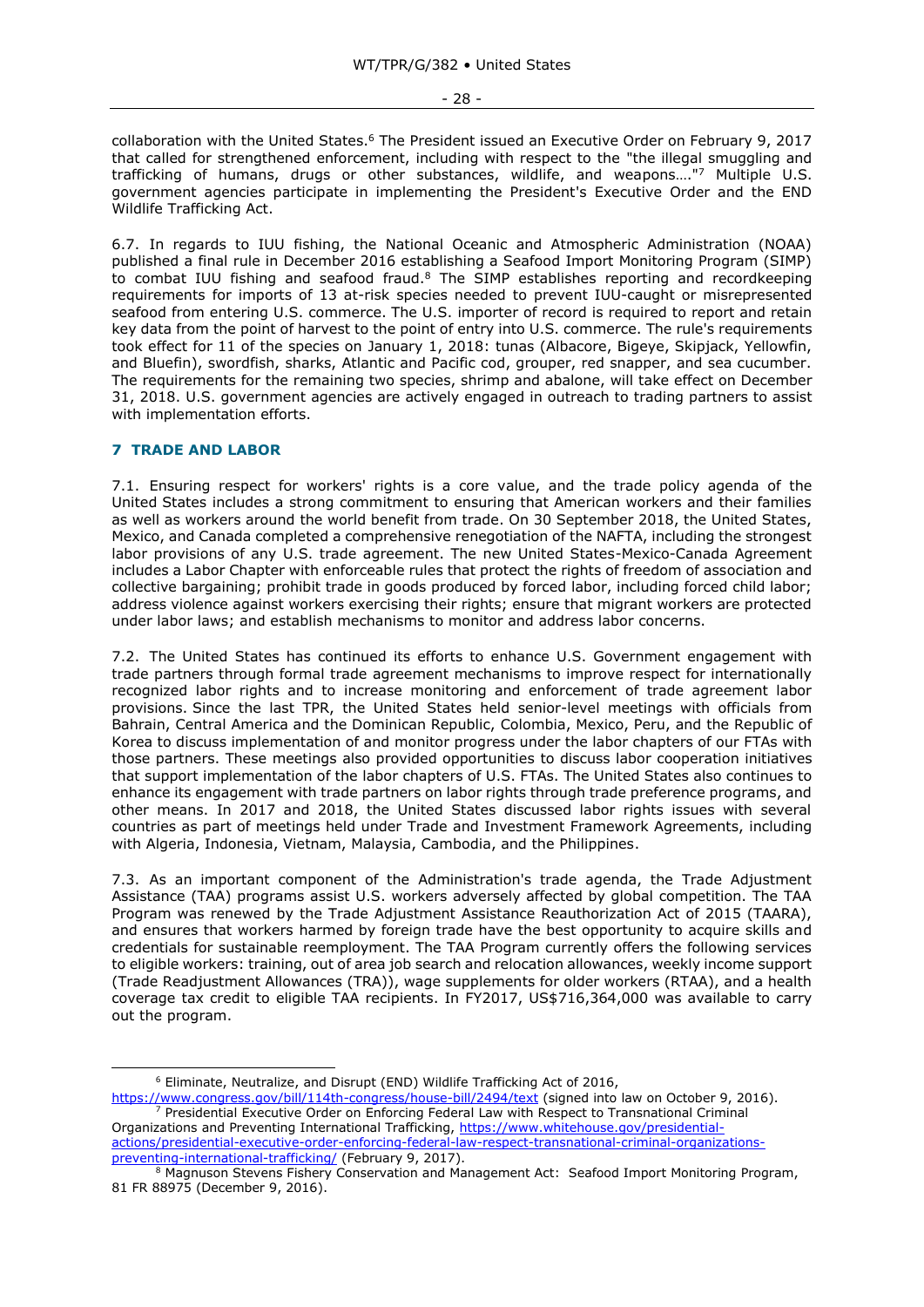#### - 29 -

#### <span id="page-28-0"></span>**8 SMALL AND MEDIUM-SIZED BUSINESS TRADE**

8.1. USTR has implemented a Small Business Initiative to increase export opportunities for U.S. small and medium-sized enterprises (SMEs) and expand efforts to address the specific export challenges and priorities of SMEs and their workers in our trade policy and enforcement activities. In 2017, USTR continued to engage with U.S. government interagency partners and foreign trading partners to develop and implement new and continuing initiatives that support small business exports.

8.2. U.S. small businesses are key engines for U.S. economic growth, jobs, and innovation. USTR is focused on making trade work to the benefit of SMEs by helping them increase their sales to customers abroad, access and participate in global supply chains, and support jobs in local communities. USTR is working to better integrate specific SME issues and priorities into trade policy development, increase outreach to SMEs around the country, and expand collaboration and coordination on an interagency basis. USTR works closely with the U.S. Department of Commerce, U.S. Small Business Administration (SBA), U.S. Department of Agriculture, and other agencies to help provide U.S. SMEs information, assistance, and counselling on specific export opportunities. In 2017, USTR undertook significant actions in support of our SME objectives.

8.3. Tariff barriers, burdensome customs procedures, discriminatory or arbitrary standards, lack of transparency relating to relevant regulations, and insufficient IPR protection in foreign markets present particular challenges for U.S. SMEs in selling abroad. Under the SME Initiative, USTR's small business office, regional offices, and functional offices are pursuing initiatives and advancing efforts to address these issues. U.S. trade agreements, as well as other trade dialogues and fora, provide a critical opportunity to address specific concerns of U.S. SMEs and facilitate their participation in export markets.

8.4. Since the last TPR, the United States has worked to increase opportunities for SME exports. For example, for the negotiations of the United States–Mexico–Canada Agreement, one of the U.S. objectives included priorities identified by SME stakeholders, such as increased de minimis shipment value and the elimination of burdensome non-tariff barriers. The Agreement includes a small and medium enterprise chapter, to help ensure that the Agreement benefits SMEs.

8.5. The United States and the United Kingdom launched the United States-UK Trade and Investment Working Group in 2017 to explore ways to strengthen trade and investment ties between the U.S. and U.K. and to provide commercial continuity for both countries' businesses, workers, and consumers. Given the significance of small businesses to both economies, the U.S. and UK launched an ongoing U.S.-UK Small and Medium-sized Enterprise Dialogue in 2018 to promote closer collaboration and the sharing of best practices on policies and programs that support SME businesses and export opportunities in each country.

8.6. The United States and EU continue to collaborate on small business issues in the Transatlantic Economic Council (TEC). In October 2017, the United States hosted the eighth United States-EU Small and Medium Enterprise Workshop in Wichita, Kansas - the first time the United States has hosted the US-EU SME workshop outside of Washington, DC. The SME Workshop was convened by USTR, the U.S. Department of Commerce, the SBA and the EU's Directorate General for Trade and Directorate General for Internal Market, Industry, Entrepreneurship and SMEs (DG-GROW) and was hosted with the Chair of the Industry Trade Advisory Committee for Small and Minority Business (ITAC-9). Over 100 SME stakeholders on both sides of the Atlantic attended, with discussions focusing on manufacturing SMEs in transatlantic trade; SME startups, innovation and competitiveness; best practices in apprenticeships and vocational training; and SME export promotion resources.

8.7. In 2017, USTR participated with ASEAN SME ministry and trade officials in the United States-ASEAN Third Country Training Program to discuss potential barriers to digital trade that can burden SMEs. Such trade barriers are out of step with established best practices and impede the ability of SMEs to participate in digital trade and e-commerce. Best practices include tariff-free digital trade; promoting the free flow of information; preventing costly computer infrastructure requirements; electronic signatures and online payment methods; electronic customs forms and faster customs procedures; high customs *de minimis* to facilitate SME trade; and protection of intellectual property rights.